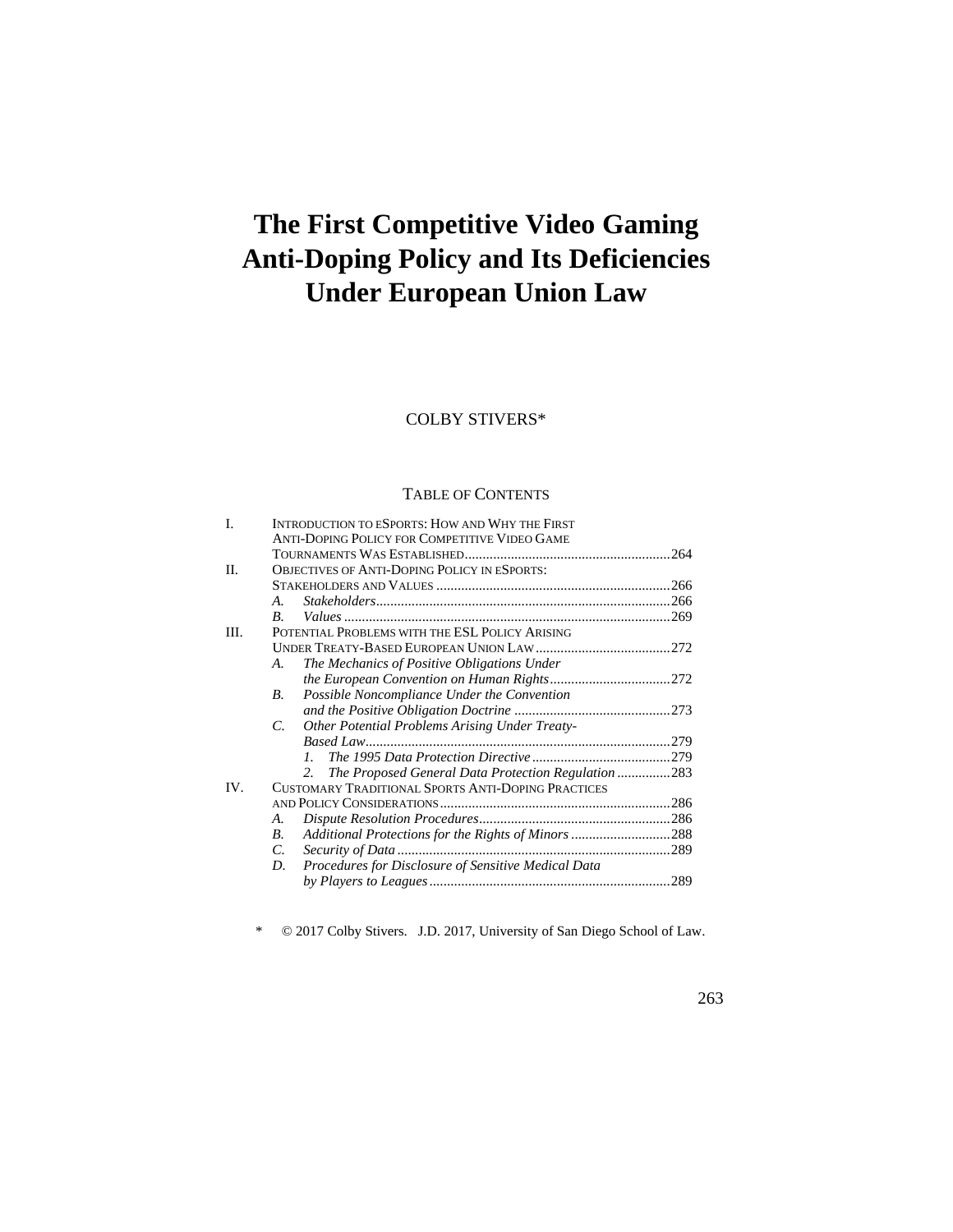|   | E. | Procedures for the Disclosure of Confidential |  |
|---|----|-----------------------------------------------|--|
|   |    |                                               |  |
|   |    |                                               |  |
|   |    |                                               |  |
|   |    |                                               |  |
| V |    |                                               |  |

# I. INTRODUCTION TO ESPORTS: HOW AND WHY THE FIRST ANTI-DOPING POLICY FOR COMPETITIVE VIDEO GAME TOURNAMENTS WAS ESTABLISHED

On a weekend in October 2013, tens of thousands of fans took to their seats in Los Angeles's Staples Center.<sup>1</sup> While the stadium is best known as the home of the LA Lakers, that weekend fans instead came to see the World Championships of *League of Legends*, a competitive video game.<sup>2</sup> Although the enthusiasm of the fans was undoubtedly high—tickets sold out online in less than an hour<sup>3</sup>—the pressure on the players perhaps ran even higher: the winning team was to take home a one million dollar grand prize.<sup>4</sup>

Since 2013, these high-stakes competitions for video games, also known as eSports,<sup>5</sup> have become a recurring phenomenon around the globe.<sup>6</sup> The money at stake has also risen steadily. For example, Valve Software's "The International," a tournament for *Dota 2*, offered a prize pool of over eleven million dollars in 2015.<sup>7</sup> As a result, venture capitalists are flocking to fledging eSports teams in hopes of securing stakes in their brands.<sup>8</sup>

6. Joshua Nino De Guzman, *The World's Biggest and Best eSports Arenas*, RED BULL (Feb. 26, 2015), http://www.redbull.com/uk/en/esports/stories/1331708454458/thebiggest-and-best-esports-stadiums-in-the-world [https://perma.cc/U4DF-APP5].

 <sup>1.</sup> *See* Derrik Lang, '*League of Legends' Champs Win in Legendary Venue*, NBC NEWS (Oct. 5, 2013, 6:02 PM), http://www.nbcnews.com/technology/leaguelegends-champs-win-legendary-venue-8c11339365 [https://perma.cc/7W29-JH8C].

<sup>2.</sup> *See id*.

 FORBES (Aug. 24, 2013, 9:28 PM), http://www.forbes.com/sites/insertcoin/2013/08/24/ 3. Paul Tassi*, League of Legends Finals Sells Out LA's Staples Center In An Hour*, league-of-legends-finals-sells-out-las-staples-center-in-an-hour/ [https://perma.cc/LE7V-TYTV].

<sup>4.</sup> *See* Lang, *supra* note 1.

<sup>5.</sup> *See* Tassi, *supra* note 3.

<sup>7.</sup> *See* Alex Hinds, *You'd Be Surprised Just How Big 'e-sports' is Getting*, THE GUARDIAN (June 6, 2015, 4:59 AM), http://www.theguardian.com/technology/2015/jun/06/dota-2-prize-pool-record-e-sports [https://perma.cc/9NHV-NN3L].

 $\mathbf{R}$  8. Samuel Lingle, *Meet the Immortals, The Venture Capital-Funded eSports Franchise that Bought Team 8's LCS Spot*, DAILY DOT (Oct. 7, 2015, 12:59am), http://www.daily dot.com/esports/immortals-team-8-noah-whinston-venture-capital/ [https://perma.cc/8D3H-LAFU].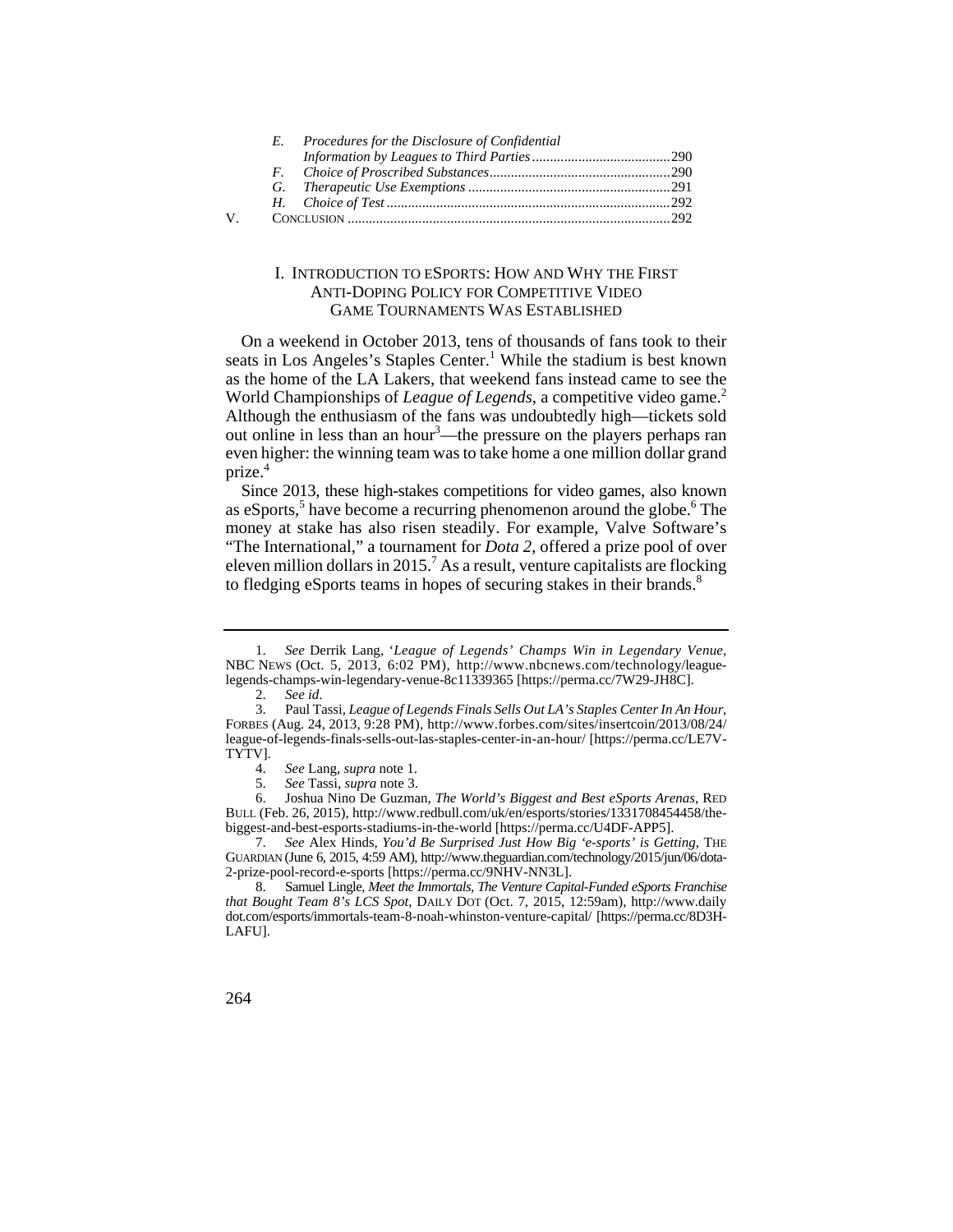in Poland earlier that year.<sup>10</sup> The Electronic Sports League (ESL), the Such high stakes have attracted to the industry individuals who employ dishonest or outright illegal means for monetary gain. In competitive gaming's short lifespan, the primary manifestations of legal controversy were grey-market gambling services and match-fixing.<sup>9</sup> In 2015, however, a new potential threat was revealed: the use of performance-enhancing drugs (PEDs). The story broke when professional gamer Kory "Semphis" Friesen admitted in an interview that he and his teammates had taken the psychostimulant Adderall during a \$250,000 *Counter-Strike* tournament organizer of that tournament and other tournaments throughout Europe and around the globe, owned by Germany-based Turtle Entertainment, $11$ was quick to respond. ESL announced its plans to work with the German anti-doping agency, Nationale Anti Doping Agentur (NADA), as well as internationally with the World Anti Doping Agency (WADA), in the hopes of creating "an anti-PED policy that is fair, feasible and conclusive while also respecting the privacy of players."12

ESL's ultimate course of action failed to live up to that ambitious promise. In an online post to the *Counter-Strike* community Reddit page titled "ESL announces details of the anti-doping policy," ESL's Head of Communications, Anna "ESLAnna" Rozwandowicz, detailed the barebones policy the league chose to implement.<sup>13</sup> The policy calls for random skin

 <sup>9.</sup> *See, e.g., South Korea Starcraft Gamers Accused of Match Rigging*, BBC (Apr. ), http://news.bbc.co.uk/2/hi/technology/8623514.stm [https://perma.

cc/2N6N-BA6K]; Nathan Grayson, *Pro Teams Implicated in Huge Counter-Strike Match Fixing Scandal,* KOTAKU (Jan. 19, 2015, 8:45 PM), http://kotaku.com/pro-teams-implicatedin-huge-counter-strike-match-fixin-1680514379 [https://perma.cc/AU4K-2CPM].

 10. Matt Kamen, *Pro-gamer Admits to Doping in eSports*, WIRED (July 16, 2015), http://www.wired.co.uk/news/archive/2015-07/16/esports-doping-admission [https://perma. cc/G9QE-FL2K].

 $11$ 11*. See* TURTLE ENTERTAINMENT, http://www.gamesindustry.biz/resources/directory/ company/turtle\_entertainment [https://perma.cc/G4XE-GL3T] (last visited Oct. 19, 2015).

 initiative-esports-support-nada-2170 [https://perma.cc/S26H-N9HA] [hereinafter *ESL*  12. Ella McConnell, *ESL Leads Anti-PED Initiative for eSports with the Support of NADA*, ESLGAMING (July 23, 2015), http://www.eslgaming.com/news/esl-leads-anti-ped-*Announcement*].

<sup>13.</sup> *See* ESL, *ESL announces details of the anti-doping policy*, REDDIT (Aug. 11, 2015), https://www.reddit.com/r/GlobalOffensive/comments/3gmog8/esl\_announces\_details\_ of\_the\_antidoping\_policy/ [https://perma.cc/A38A-L748] [hereinafter *ESL Policy Details*]; Adam Rosenberg, *The ESL Details its Anti-Drug Policy*, MASHABLE (Aug. 12, 2015), http://mashable.com/2015/08/12/esl-esports-anti-drug-policy/#mc1IlnGRnZqo [https://perma. cc/NPU8-DHV6].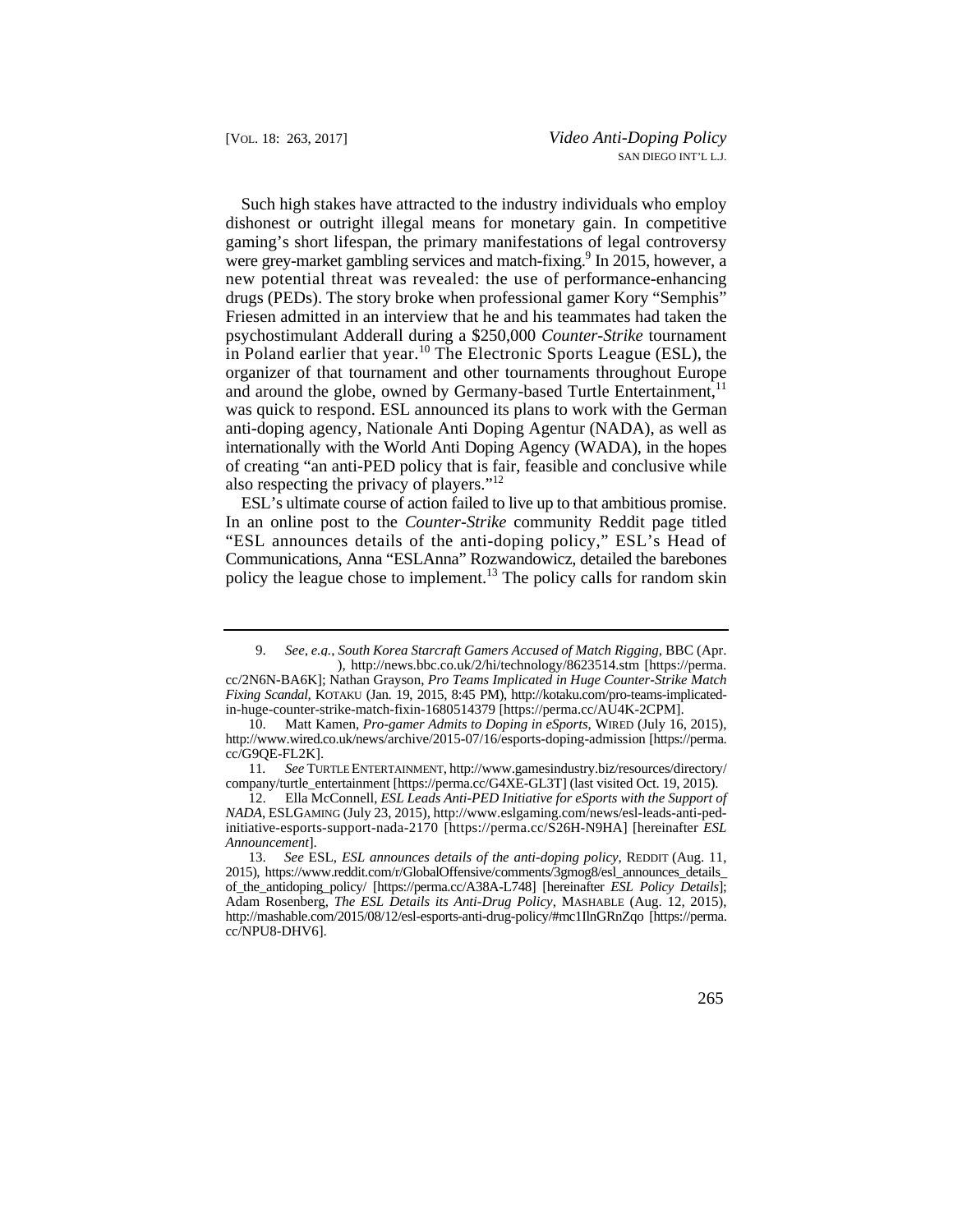cases.<sup>16</sup> Because of this, the ESL policy falls out of line with customary EU tests to check for the WADA model list of prohibited substances.<sup>14</sup> This policy will be in place for the foreseeable future at ESL events.15 However, the minimalistic policy seems to focus only on the testing itself, not procedural safeguards for fairness and player privacy or contingency plans for edgeand international anti-doping law, and is arguably illegal under EU treatybased law.

 of sports competition as a whole. Section II will identify those stakeholders This Comment identifies the deficiencies of the ESL anti-doping regime and proposes solutions for compliance with international law. In addition to achieving compliance, the proposed solutions analyzed are selected to serve the values of eSports stakeholders, as well as the philosophical values and values. Section III will identify and attempt to solve potential noncompliance with EU treaty-based law under the European Convention on Human Rights and resolutions of the Council of Europe. Section IV will identify and propose solutions transposed from traditional sports anti-doping policies that address discrepancies with EU law and serve the identified policy objectives that are unique to eSports.

## II. OBJECTIVES OF ANTI-DOPING POLICY IN ESPORTS: STAKEHOLDERS AND VALUES

 and the skewed power dynamics between players, teams, leagues, and The crafting of anti-doping policy necessarily entails identification of the values to be promoted and the stakeholders of those values. The fledgling eSports ecosystem differs in several key ways from that of traditional sports, including the lack of player agents or unions; the unique pressures on players; developers.17 Anti-doping policies should consider those differences.

In order to identify the problems with the ESL policy and craft effective solutions, we must identify whom those problems affect and what philosophical objectives be served by proposed solutions.

## *A. Stakeholders*

 in crafting eSports anti-doping policies, but the players are the stakeholders Players, team organizations, leagues, and developers all have an interest

 <sup>14.</sup> *See ESL Policy Details*, *supra* note 13.

<sup>15.</sup> *Id.*

 <sup>16.</sup> *Id.*

 $17<sub>1</sub>$  17. Bryce Blum, *Power Dynamics in eSports-The Role of the Publisher*, ESPN (May 18, 2016), http://www.espn.com/esports/story/\_/id/15577117/power-dynamics-esportsrole-publisher [https://perma.cc/Q272-93ZT].

<sup>266</sup>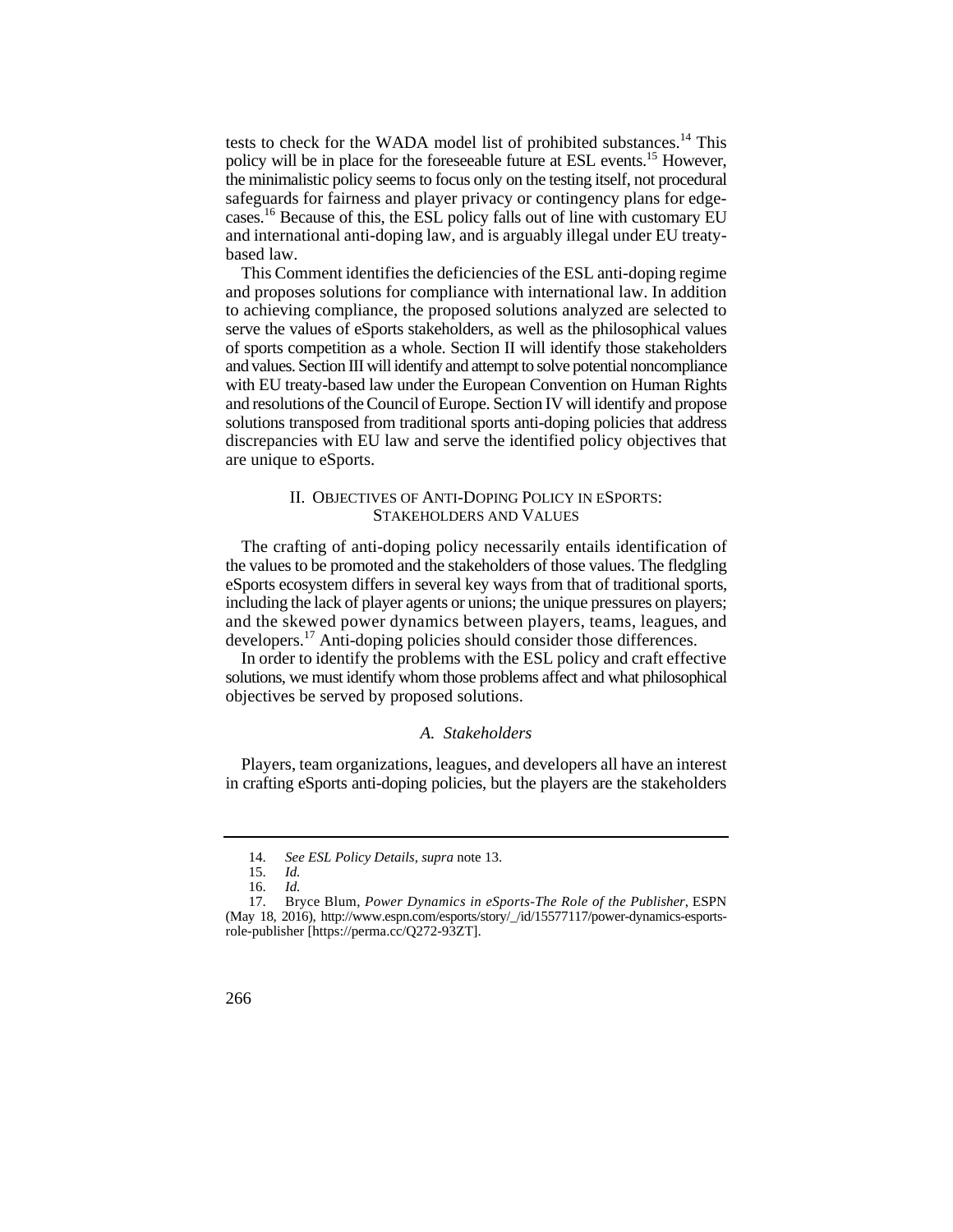that are most affected by PED policies.<sup>18</sup> Although playing video games for a living may seem like a dream job, fierce competition for those jobs at the highest level can lead to a grueling lifestyle. For example, 14-hourlong practice sessions, or longer, are not uncommon for top eSports professionals.19 In April 2014, 22-year-old American professional gamer Hai Du Lam was hospitalized with a collapsed lung, but the pressure he felt to perform was so high that he voluntarily continued five-hour practice sessions even in the hospital.20 Another player, 17-year-old Cheon Min-Ki, attempted suicide by jumping from a 12-story building after allegations of match-fixing.21 Many players, like Cheon, are subjected to these pressures as minors.22 Job security for players is practically nonexistent, and they tend to retire by their mid-twenties.<sup>23</sup> Often, retirement is brought on by injuries to players' hands or wrists from prolonged practice.<sup>24</sup>

In addition to these hardships, players lack advocates for their interests. There are no eSports player unions.<sup>25</sup> Due to the short careers and replaceability of players, it is unlikely that a group of players would be able to refrain from playing long enough to compel leagues to meet their demands.<sup>26</sup> Legal representation for players, although rising,<sup>27</sup> is still rare, with players often signing questionable contracts without legal representation.<sup>28</sup>

20. *Id.* at 833–34.

23. *Id*. at 831, 834.

24. *See* Luke Plunkett, *The Injuries that are Ending eSports Careers*, KOTAKU (July 16, 2015, 7:00 PM) http://kotaku.com/the-injuries-that-are-ending-esports-careers-171837 3200 [https://perma.cc/XUZ7-WBJ4].

 27. STEVEN D. FISHER, PLAYER CONTRACTS: DEFINING EXPECTATIONS TO AVOID CONFLICT 1, (2014), http://www.foster.com/documents/foster-pepper-white-paper/playercontracts \_definingexpectionstoavoidconflict.aspx [https://perma.cc/5Z4Z-6SNX]; Joss Wood, *The Player Resource Center Connects Players with the Professionals they Need*, ESPORTS BETTING REPORT (Apr. 26, 2016, 11:45 AM), http://www.esportsbettingreport.com/newresource-center-for-esports-pro-players/ [https://perma.cc/V2A6-4VEK].

28. 28. Richard Lewis, *How fair is an LCS contract? We asked a Lawyer*, THE DAILY DOT (Sept. 22, 2014, 12:51 PM), http://www.dailydot.com/esports/lcs-contract-analysisleague-of-legends-riot-games/ [https://perma.cc/3RPQ-QVSG].

 <sup>18.</sup> *See* Brett Molina, *Key eSports Group to Create Policy*, USA TODAY (July 23, 2015, 11:13 AM), http://www.usatoday.com/story/tech/gaming/2015/07/23/esports-drugtesting/30560219/.<br>19. Katherin

 *The Rising eSports Industry and the Need for Regulation*, 57 ARIZ. L. REV. 823, 833 (2015). 19. Katherine E. Hollist, Comment, *Time to be Grown-Ups About Video Gaming:* 

*Id.* at 834.

<sup>22.</sup> *Id*. at 835.

 25. Hollist, *supra* note 19, at 834.

<sup>26.</sup> *Id*. at 837.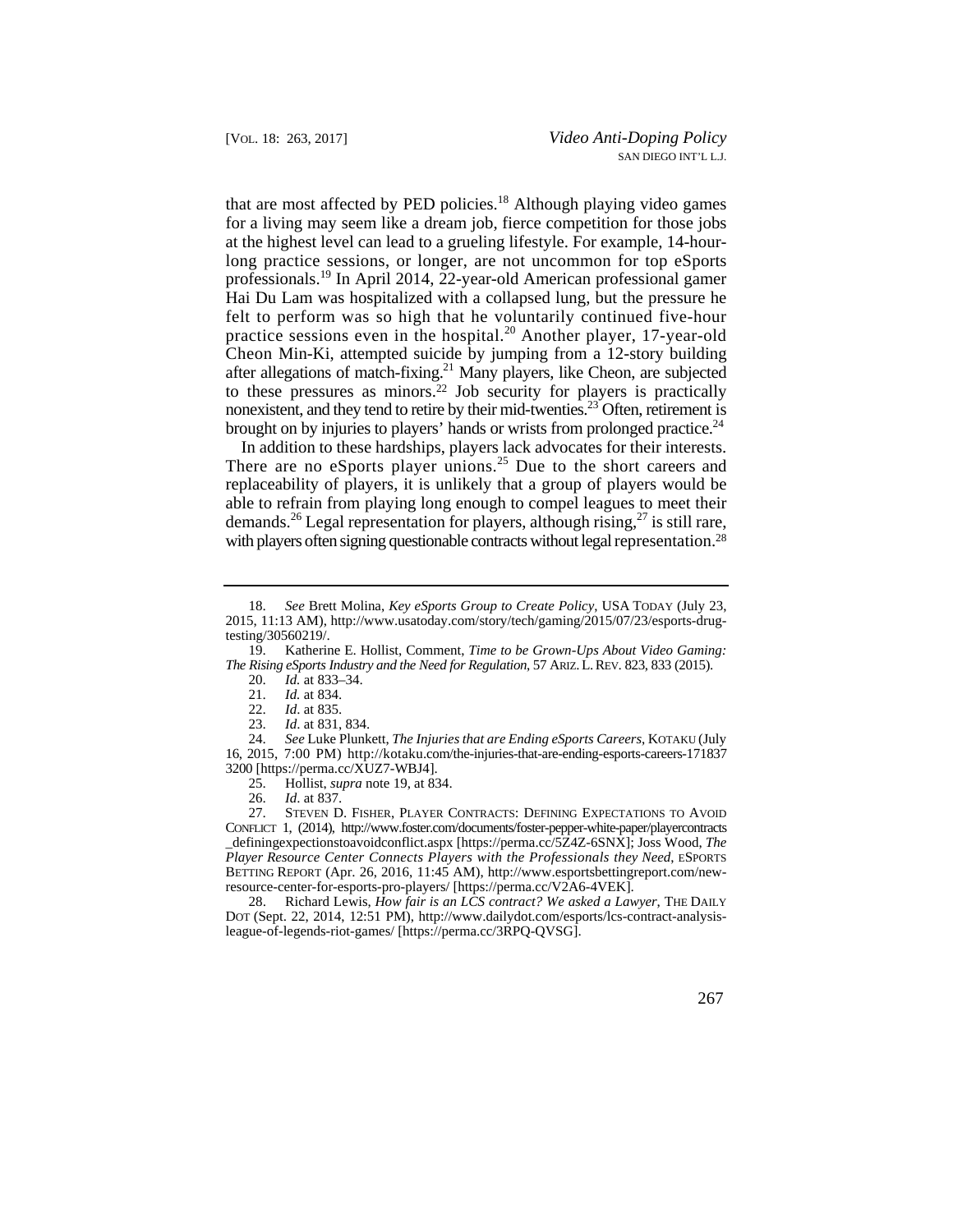negotiations, it seems unlikely that they are prepared to negotiate or litigate rules. Because of the hardships on players and the lack of recourse available If players are not able to get professional legal advice in basic contractual with leagues on an international scale over performance-enhancing drug to them under the current policy, the primary goal when constructing PED policy should be to protect the rights of players.

 part, comprised of players, the two groups' interests align to some extent. for the benefit of the players.<sup>31</sup> The mere existence of an anti-doping policy Teams, a second stakeholder, also have an interest in the crafting of PED policy. Teams (also known as "organizations" or "orgs" in eSports parlance) are comprised of players, coaches, managerial and support staff, and executives who secure funding from sponsors. Because teams are, in However, in many cases, players do not have decision-making power in the team and may be replaced at will.<sup>29</sup> eSports organizations are businesses, so ultimately their main stake in crafting PED policy is their bottom line, perhaps even at the expense of their own players.30 Furthermore, some teams have begun to seek collective bargaining rights against the leagues although there is little reason to suggest that those rights will be employed is probably enough to meet sufficient interests on the part of the teams, who are able to avoid public relations blow-ups by showing that players are being disciplined by the leagues.32

Similar reasoning applies to the interests of a third stakeholder, the leagues.<sup>33</sup> Although the prohibition of performance-enhancing drugs in eSports may coincidentally serve altruistic goals, it is also undoubtedly in the financial interest of the leagues to avoid scandals like the Friesen leak. Leagues have perhaps even more power over the players than teams. For example, a player that has been removed from a team at least has the opportunity to sign with another team as a free agent, but a player banned

<sup>33.</sup> *See* Jack Moore, *Will E-Sports Drug Testing Protect Players, or Deflect Blame?*, VICE SPORTS (Aug. 21, 2015), https://sports.vice.com/en\_uk/article/will-e-sports-drugtesting-protect-players-or-deflect-blame [https://perma.cc/T4NB-ATX4] (suggesting the ESL polity was a mere public-relations ploy).



<sup>29</sup> 29. Hollist, *supra* note 19, at 837–38.

 Rod "Slasher" Breslau, *Curse eSports Activity Goes Independent Including Teams,*  30*.* For insight into the operations of an eSports organization, see Travis Gafford & *Ownership*, ONGAMERS (Apr. 15, 2014), http://web.archive.org/web/20150503104222/ http://www.ongamers.com/articles/curse-esports-activity-goes-independent-including-teamsownership/1100-1154 [https://perma.cc/L3VH-2EP2].

 31. Bryce Blum, *An eSports Lawyer Explains How the New Team 'Union' Will Push Esports Forward*, THE DAILY DOT (Oct. 4, 2015, 6:54 PM), http://www.dailydot.com/ esports/esports-lawyer-bryce-blum-team-union/ [https://perma.cc/Y3YZ-CJGZ].

 32. Hugh Langley, *Sex, Drugs and Counter-Strike: eSports is fighting its demons*, TECHRADAR (Apr. 1, 2016), http://www.techradar.com/news/gaming/sex-drugs-and-counterstrike-esports-is-fighting-its-demons-1318109 [https://perma.cc/36TE-E3WD].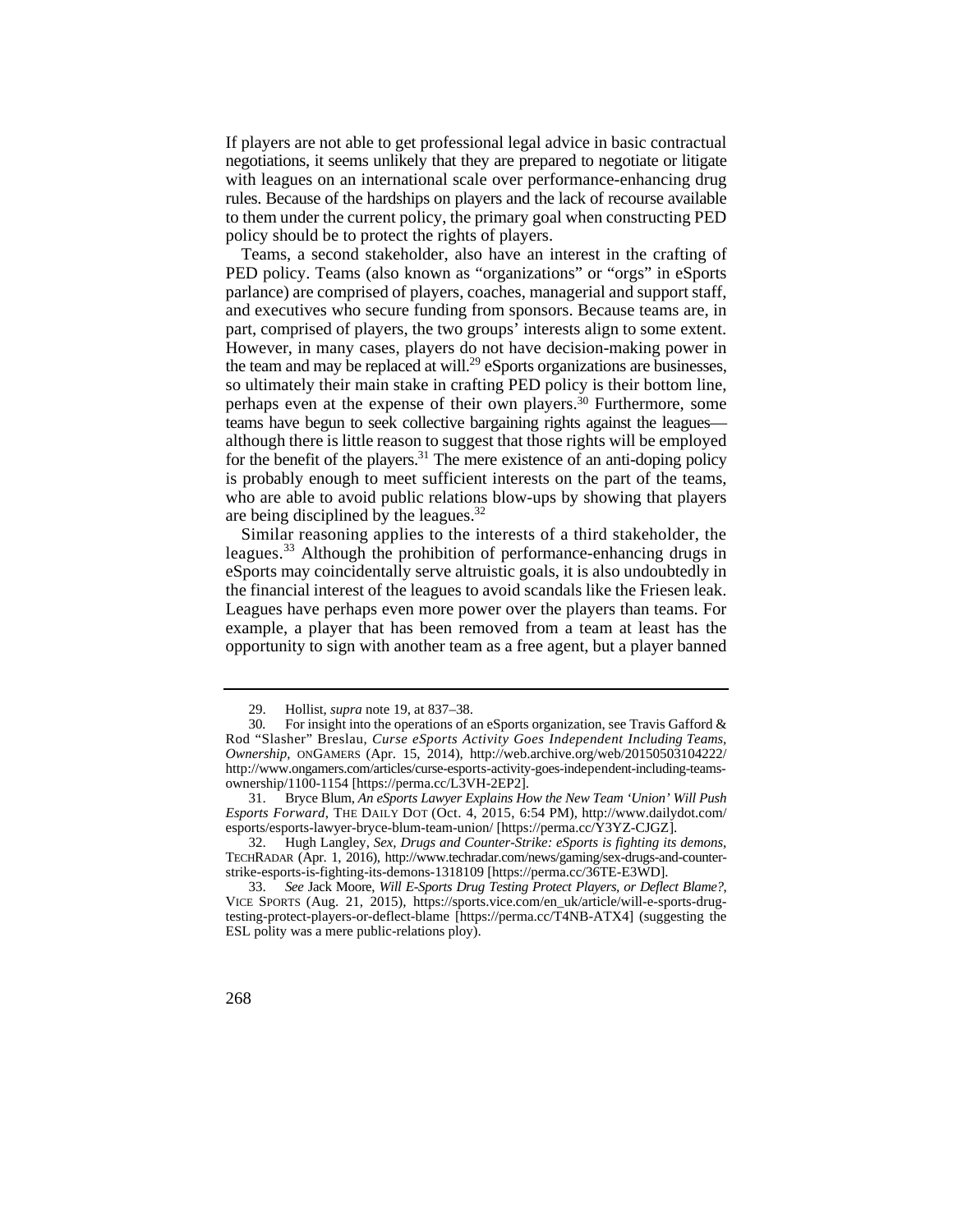from a league would be deprived of a significant portion of his or her livelihood (prize money), as well as a having earned a tarnished reputation.

The developers, the creators of the games, a fourth stakeholder group, have the most power in the eSport ecosystem.<sup>34</sup> Because developers own the intellectual property rights to the games, they have almost total control over the eSports ecosystem due to minimal government regulation in the industry.35 Riot Games, the developer of League of Legends, has used that power to consolidate a near-monopoly on League of Legends eSports and allows them to subject players to bans even in the few remaining third-party leagues. Similarly, Valve Software has flexed this power by extrapolating an indefinite, title-wide ban to a team that threw a single match in an insignificant, third-party online league.<sup>36</sup>

#### *B. Values*

 The value of creating a policy that effectively stops PED use is undoubtedly high, but privacy and fairness for players, and the financial interests of all of the stakeholders, should also be considered.

Commentators have generally agreed that the prohibition of PEDs in sports is philosophically desirable.<sup>37</sup> The hazardous nature of PEDs, including amphetamine-based stimulants like Adderall, puts the players' health at risk.<sup>38</sup> The tolerance of biochemical enhancement would, effectively, make PED required by all players in order to be competitive in sports, which would result in a tragedy of commons where society must bear the costs of increasingly competitive research for biological enhancement when financial and medical resources could be used elsewhere.<sup>39</sup> Leagues, sponsors, and athletes (or players) have a public-relations interest in making

 <sup>34.</sup> *See* Hollist, *supra* note 19, at 835.

<sup>35.</sup> *Id.* at 835–37.

 36. *Id.* at 836; Richard Lewis, *New Evidence Points To Match-Fixing At Highest Level of American Counter-Strike,* THE DAILY DOT (Jan. 16, 2015, 2:03 PM), http:// www.dailydot.com/esports/match-fixing-counter-strike-ibuypower-netcode-guides.

 SPORTS & ENT. L.J. 149, 152 (2007); Nikki Dryden, *For Power and Glory: State-Sponsored*  37*. See, e.g.*, Eoin Carolan, *The New WADA Code and the Search for a Policy Justification for Anti-Doping Rules*, 16 SETON HALL J. SPORTS & ENT. L. 1, 41 (2006); Robyn R. Goldstein, Note, *An American in Paris: The Legal Framework of International Sport and the Implications of the World Anti-Doping Code on Accused Athlete*, 7 VA. *Doping and Athletes' Human Rights*, 13 SPORTS LAW. J. 1, 5 (2006).

<sup>38.</sup> *See* Carolan, *supra* note 37, at 42.

<sup>39.</sup> *Id.*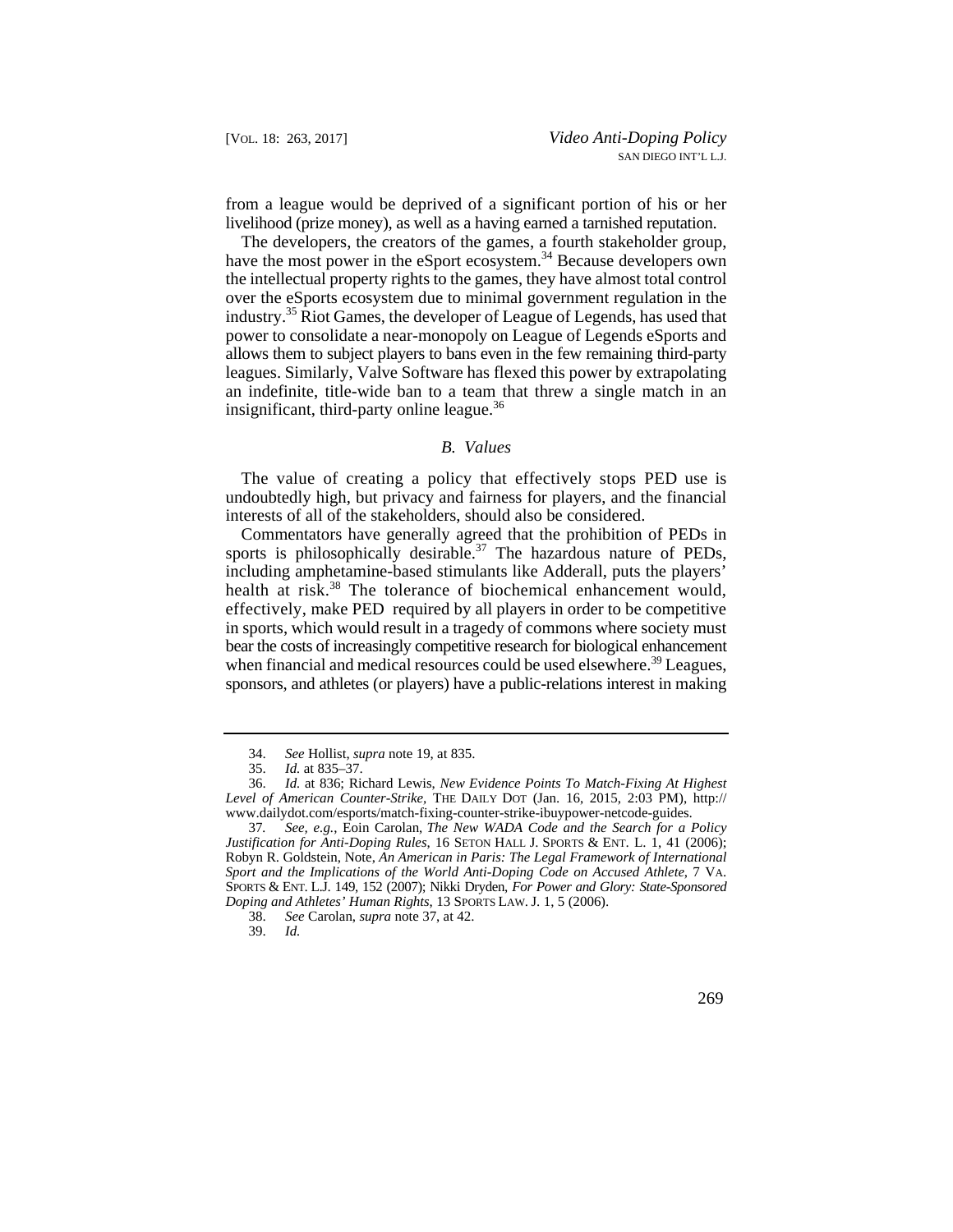games fair because fans do not like cheaters.<sup>40</sup> Finally, the right to fair play is a fundamental concept in sports that PED use undermines.<sup>41</sup> Therefore, the wholesale dismantling of the ESL policy should be a solution of last resort as, generally, any policy that curbs the use of PEDs is at least a small step in the right direction.

image, name, and reputation.<sup>43</sup> American "liberty" protections are protections On the other hand, the protection of individual privacy rights, derived from both customary and treaty-based international law, should be a major concern of any drug-testing policy.42 The European concept of privacy is considerably broader than that of the United States. While the U.S. Constitution protects privacy rights solely in terms of "liberty," European notions of privacy rights focus on general "dignity," the right to one's against privacy intrusions by the state, while European "dignity" protections safeguard against intrusions by society as a whole.<sup>44</sup> The European Court of Human rights have affirmed this distinction. Justice Thomassen, in a concurring opinion in *Chauvy and Others v. France* (2008), stated that an allegedly defamatory book offended "the concept of private life" such that it "constitutes a direct assault on the integrity and identity of [the plaintiffs] that robs them of their dignity."<sup>45</sup> A practical effect of European law's dignitybased approach to privacy rights is the creation of positive obligations under the privacy mandate of the European Convention on Human Rights. Under the Convention, it is not sufficient for governments to merely refrain from infringing on privacy rights, instead, they must affirmatively protect those rights.46 The procedural mechanisms of positive obligations as well as examples of ESL's possible problems arising under the doctrine are detailed in section III.

43. James Q. Whitman, *The Two Western Cultures of Privacy: Dignity Versus Liberty*, 113 YALE L.J. 1151, 1161 (2004).

 *Law in FDA Decisionmaking,* 2005 MICH. ST. L. REV. 1135, 1148 (describing the tragedy 40. *See* Dov Fox, *Safety, Efficacy, and Authenticity: The Gap Between Ethics and*  of commons in terms of biological enhancement generally).

<sup>41.</sup> *See* Dryden, *supra* note 37, at 7–8 (noting the Olympic Charter's "right to fair play").<br> $42.$ 

ESL itself has declared that that privacy rights should be a primary concern in crafting anti-PED policy. Whether intentionally or unintentionally, their current policy falls short in serving that end. *See ESL Announcement*, *supra* note 12.

<sup>44.</sup> *Id*. at 1161, 1171.

<sup>45.</sup> Chauvy and Others v. France, 2004-VI Eur. Ct. H.R. 207, 233 (Thomassen, J., concurring).

 $46.$  46. Jean-François Akandji-Kombe, *Positive Obligations Under the European Convention on Human Rights*, COUNCIL OF EUROPE HUMAN RIGHTS HANDBOOKS SERIES, Jan. 2007, at 36, https://rm.coe.int/CoERMPublicCommonSearchServices/DisplayDCTMContent?documentId= 090000168007ff4d [https://perma.cc/V8WG-NU7Y].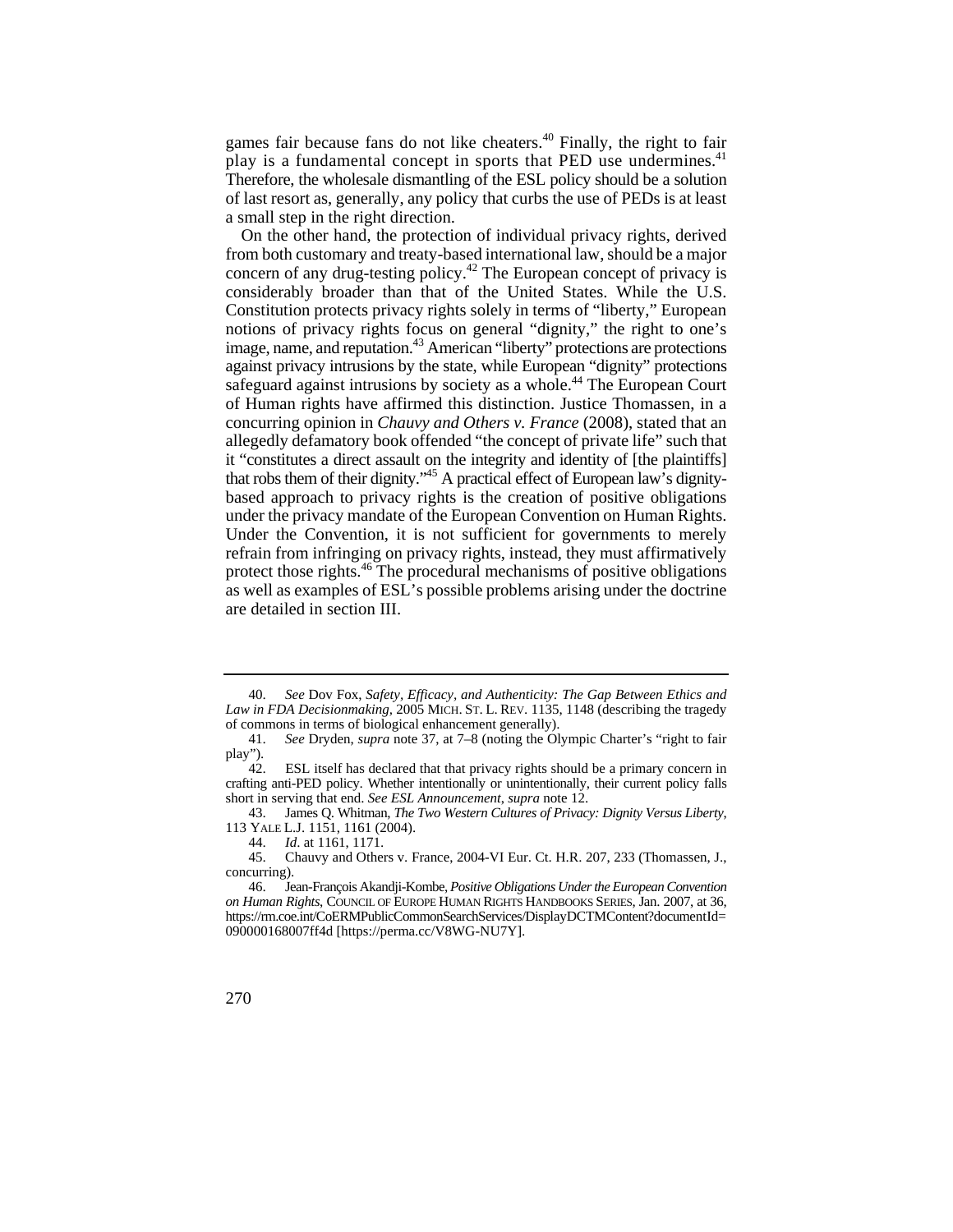Fairness should also be an objective in crafting drug-testing policy.<sup>47</sup> The lack of a coherent appeals process is a primary fairness concern.<sup>48</sup> False positives for the skin-patch test are estimated to occur between 7 and 40 percent of tests.<sup>49</sup> Commentators have therefore suggested the need for recourse for players who are wrongly flagged.<sup>50</sup> Additionally, contingency plans for when a player tests positively must be put in place in order to secure fairness for both the individual player and the competition as a whole.<sup>51</sup> Instances of legitimate prescription use also implicate fairness concerns, for example, many traditional sports institutions allow for a therapeutic use exemption.<sup>52</sup> Finally, the reasoning behind the proposed policies should be logically clarified when necessary. This is particularly important as ESL's policy, being the first of its kind in the eSports space, has the potential to become a model policy for other leagues.<sup>53</sup>

Lastly, there is the financial interest of the players, teams, leagues, and developers. Because each stakeholder is interested in maximizing profit from eSports, this interest will largely be optimized by market forces regardless of the outcome of the PED policy debate. However, in crafting

50. Bräutigam, *supra* note 48.

<sup>47.</sup> Fairness concerns are also identified as a key factor by ESL itself. *See ESL Announcement*, *supra* note 12.

<sup>48.</sup>  48. Thiemo Bräutigam, *Sports Can't Handle Drug Tests, How Can eSports?*, ESPORTS OBSERVER (Sept. 18 2015), http://esportsobserver.com/sports-cant-handle-drugtests-how-can-esports/ [https://perma.cc/YJR9-CWZY].

 perma.cc/ZM36-2LYC ] [hereinafter *Patch Test Study*]. ESL is reportedly employing oral *Jose And Clg's Second Place Finish* (Nov. 28, 2015), https://www.youtube.com/watch?v= several studies calling for the need for further research. *See, e.g.,* L. Lo Muzio, et al., *Saliva as a Diagnostic Matrix for Drug Abuse*, 2005 INT. J. IMMUNOPATHOL PHARMOCOLOGY 567 (2005). Therefore, many of the criticisms leveled at the inaccurate skin test may also apply 49. *Comments of National Federation of Federal Employees, Drug Policy Alliance, and DKT Liberty Project regarding Proposed Revisions to Mandatory Guidelines for Federal Workplace Drug Testing Programs*, Appendix A, DRUG POLICY Alliance (July 12, 2004), http://www.drugpolicy.org/docUploads/samhsa\_dpa\_dt\_comments\_appendixa.pdf [https:// fluid tests as well. *See* G League, *Darshan On Getting Randomly Drug Tested At Iem San* znqshrzflay. Scientific research for oral fluid tests has not been fully fleshed out, with to the oral fluid test because that test's accuracy has not been established.

<sup>51.</sup> *Id.* 

<sup>52.</sup> ESL's policy hand waving on this deeply complex issue is insufficient. *See ESL Policy Details*, *supra* note 13. *See also* INTERNATIONAL CRICKET COUNCIL, *Therapeutic Use Exemption (TUE) Application Process* (2015) [hereinafter *ICC TUE Policy*].

<sup>53.</sup> For an example that the current ESL policy lacks this necessary clarity in its justification, see Rosenberg, *supra* note 13 (explaining how Rozwandowicz provides a poorly-reasoned rationale underlying the policy's prohibition on recreational marijuana use).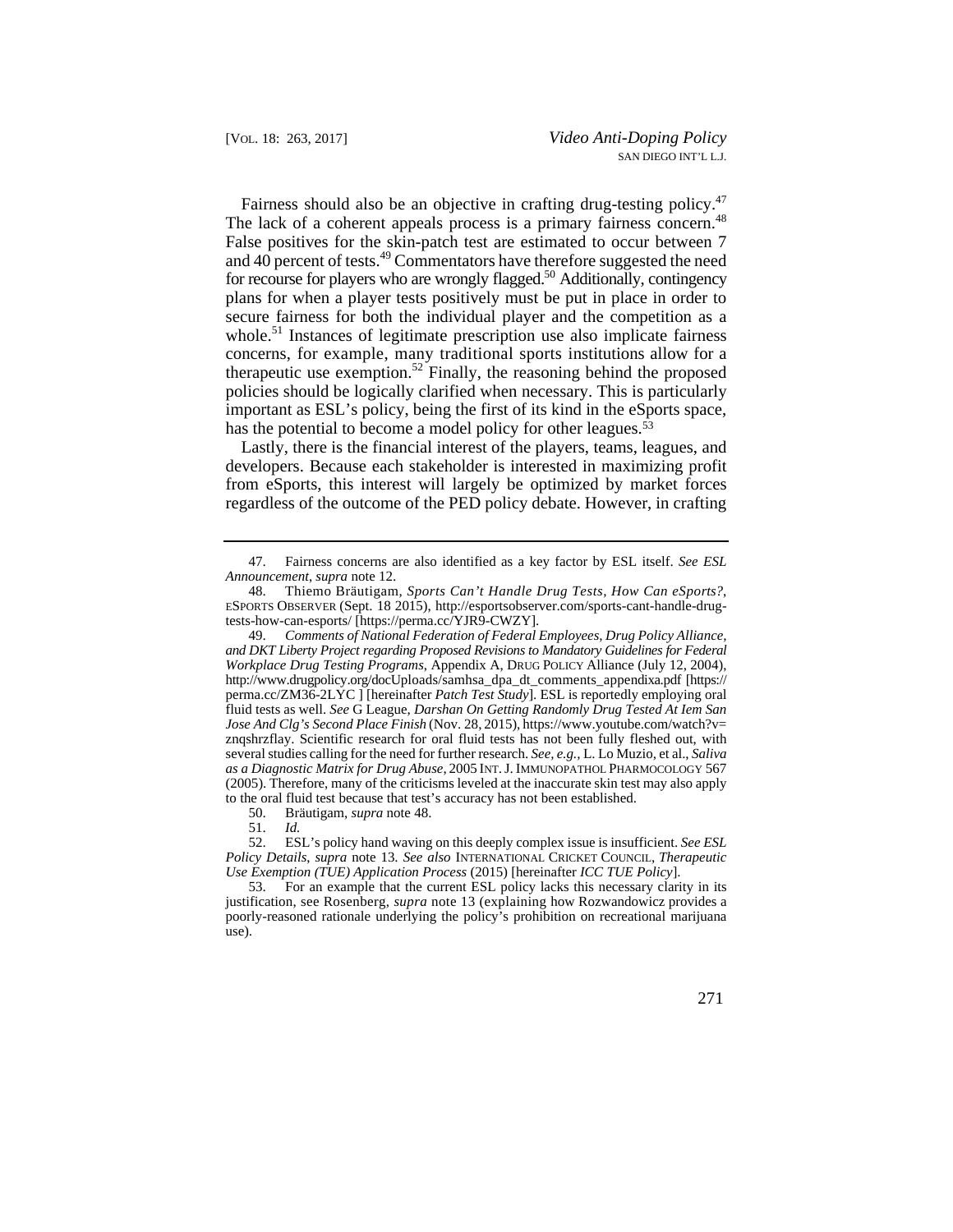policy, financial efficiency and sustainability will necessarily be considered. Protecting players or prohibiting PEDs is not worth undoing the entire eSports ecosystem, but neglecting players or ignoring PEDs to maximize profits is also undesirable, so a middle ground must be carved out.

#### III. POTENTIAL PROBLEMS WITH THE ESL POLICY ARISING UNDER TREATY-BASED EUROPEAN UNION LAW

The European Convention on Human Rights ("the Convention") protects the broad dignity-based conception of privacy rights. In order to protect those rights, it has crafted the "positive obligations" doctrine to ensure member governments uphold human rights. Several instances of case law applying positive obligations may be applicable to the ESL policy. Additionally, the Council of Europe has passed general data protection directives with resolutions that are even more protective on the horizon.

## *A. The Mechanics of Positive Obligations Under the European Convention on Human Rights*

Legal instruments employed to protect human rights are often couched in terms of prohibitions imposed on governments on offending a right. For example, the Fourth Amendment to the United States Constitution prohibits only *the government* from carrying out unreasonable searches and seizures, not individuals acting in a private capacity.<sup>54</sup> On the other hand, Article I of the Convention declares, "The High Contracting Parties shall secure to everyone within their jurisdiction the rights and freedoms defined in Section I of this Convention."<sup>55</sup> The European Court of Human Rights (ECHR) has repeatedly interpreted this article as imposing positive obligations on the part of signatory governments.56 In *Assanidzé v. Georgia*, the ECHR explained the practical effects of positive obligations stating, "the States Parties are answerable for any violation of the protected rights and freedoms of anyone within their 'jurisdiction'—or competence—at the time of the violation."57 Section 1, Article 8 of the Convention protects "Right to respect for private and family life."<sup>58</sup> The ECHR has identified numerous positive obligations under Article 8.<sup>59</sup>

<sup>54.</sup> United States v. Jacobsen, 466 U.S. 109, 113 (1984).

<sup>55.</sup> Convention for the Protection of Human Rights and Fundamental Freedoms, art. I., Apr. 11, 1950, C.E.T.S. 005 [hereinafter Convention].

<sup>56.</sup> *See, e.g*., Assenov v. Bulgaria, 28 Eur. Ct. H.R. 652 (1998) (creating positive obligation on the part of member states to uphold the rights of the accused under Articles 3 and 13 of the Convention).

<sup>57.</sup> Assanidzé v. Georgia, 2004-II Eur. Ct. H.R. 221. 58. See Convention, *supra* note 55, art. 8, § 1.

<sup>58.</sup> *See* Convention, *supra* note 55, art. 8, § 1.

<sup>59.</sup> Akandji-Kombe, *supra* note 46.

<sup>272</sup>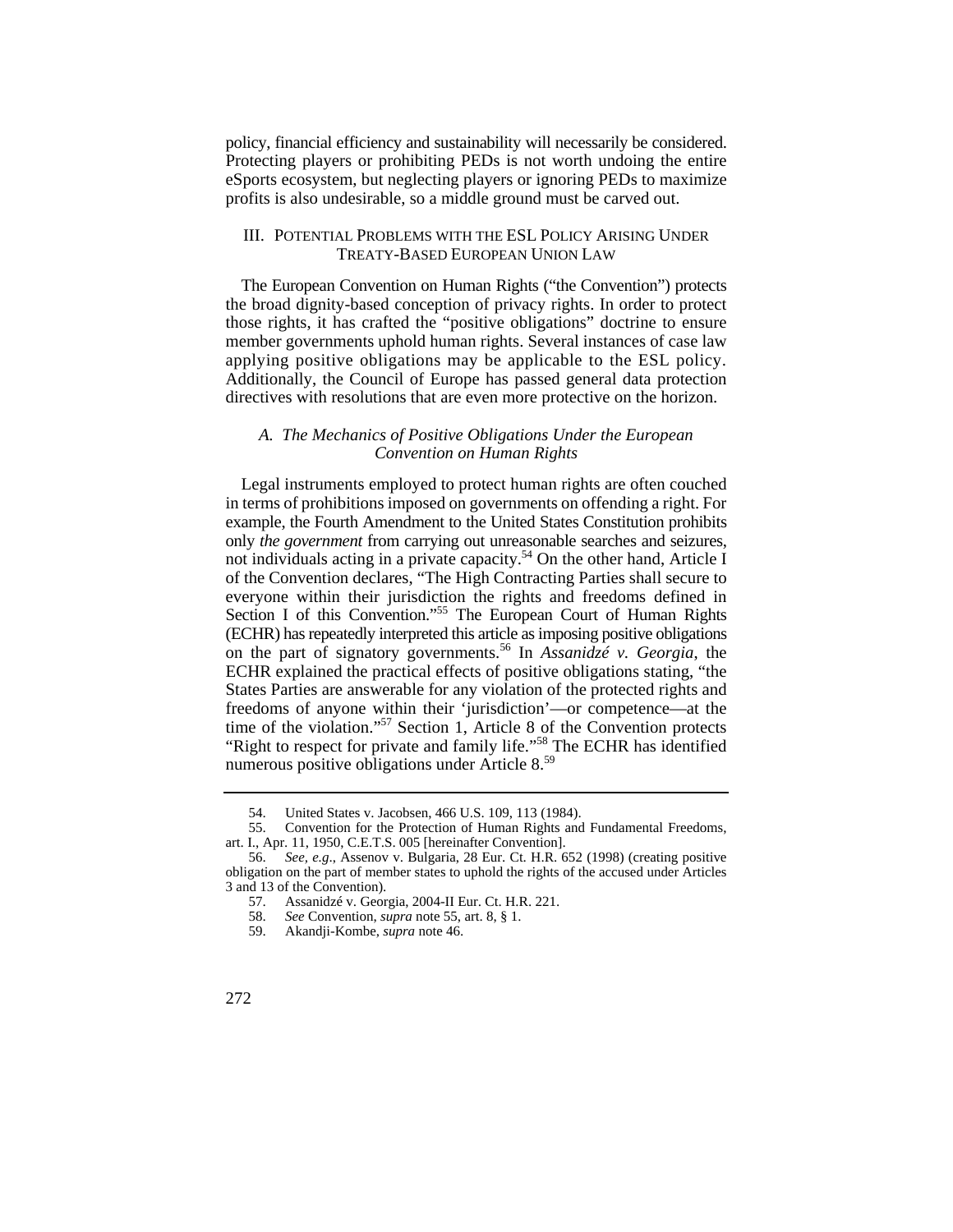entry ESL chooses to impose on players must still be tempered by signatory Under the ECHR's positive obligations doctrine, a potential challenge to the ESL policy would look like the following. First, a player or another party with standing, perhaps an organization, would sue ESL in domestic court either in Germany or where the tournament employing the drug testing policy takes place. If the player is unable to get a remedy there, he would then be able to sue the government of that country in the ECHR for not upholding its positive obligation to protect his rights that were violated by ESL.<sup>60</sup> Therefore, although ESL is a private company and there is no right to compete in ESL competitions specifically, whatever barriers to governments under the positive obligation doctrine.61 The Council of Europe's Committee of Ministers under Article 46 of the Convention enforces judgments of the ECHR. $^{62}$  Although precedent discussing states' refusals to comply with the ECHR's judgments in positive obligations cases is limited, $\overline{63}$  a Council of Europe report on the issue suggested daily fines of the noncompliant state imposed by the Council of Europe as a possible remedy.<sup>64</sup>

# *B. Possible Noncompliance Under the Convention and the Positive Obligation Doctrine*

The ESL policy may violate several positive obligations imposed by the Convention, including the right against extensive inquiry into the medical necessity of a drug, the right to destruction of personal biological data, the right to protection of one's reputation, and the unmitigated privacy rights of public figures.

The procedure for proving the medical necessity of a proscribed substance is one area in which positive obligation doctrine may apply. In detailing the ESL anti-doping policy, Rozwandowicz stated that "if a player has a legitimate prescription for medication" that was prohibited

<sup>64.</sup> *Id.* at 46–47.



<sup>60.</sup> Mosley v. United Kingdom, 53 Eur. Ct. H. R. 30 (2011) (illustrating this process).

<sup>61.</sup> *See* Chris Higgins, *Drugs are a Problem, But not Just for eSports' Integrity and Image*, SIFTD (Aug. 19 2015, 3:14 PM), http://siftd.net/#!/content/9580/drugs-are-aproblem-but-not-just-for-esports-integrity-and-image [https://perma.cc/4KT7-AF4K].

<sup>62.</sup> Convention, *supra* note 55, art. 46.

<sup>63.</sup> ELISABETH LAMBERT-ABDELGAWAD, THE EXECUTION OF JUDGMENTS OF THE EUROPEAN COURT OF HUMAN RIGHTS 43 (Council of Europe Publishing 2002), *available at* http://www.echr.coe.int/LibraryDocs/DG2/HRFILES/DG2-EN-HRFILES-19(2002).pdf [https:// perma.cc/GW7W-Q97Q].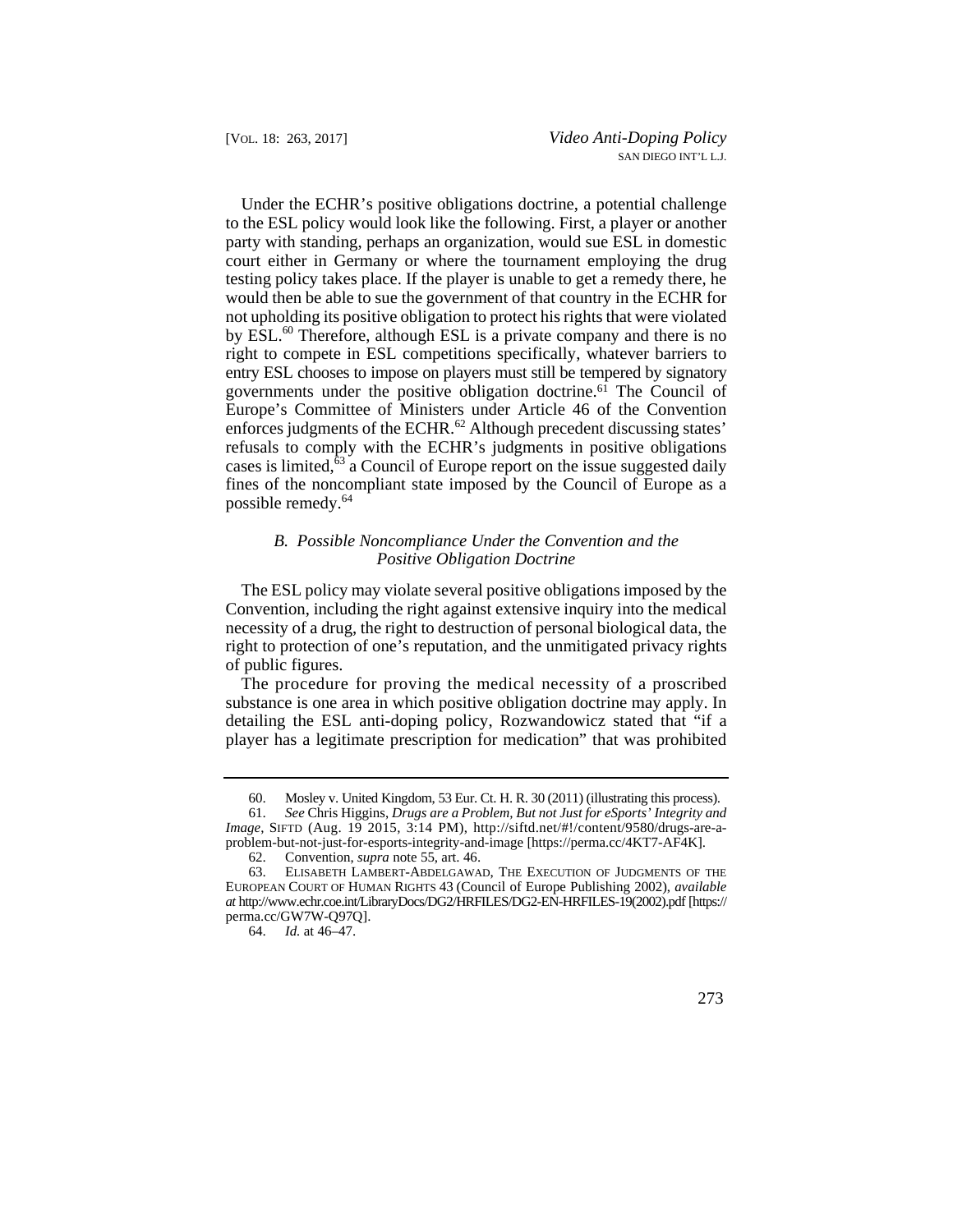by the policy, "that player will be required to provide proof (a letter from a physician, for example) that they need this specific medication."65 Rozwandowicz and ESL did not elaborate further on ESL's policy for validating "proof" of legitimate medical need.

Van Kuck v. Germany (2003).<sup>66</sup> In *Van Kuck*, the plaintiff was a transsexual In crafting that policy, ESL should take heed of the ECHR's ruling in who sought gender reassignment surgery from her private medical insurance provider, but was denied coverage for the treatment.67 In the domestic proceedings, the plaintiff provided the insurance company with a letter from her psychotherapist certifying that she was a male-to-female transsexual.<sup>68</sup> The Court, disputing the "medical necessity" of the treatment, brought in its own doctor, who testified that further psychotherapy sessions would be sufficient treatment.<sup>69</sup> The domestic courts ruled in favor of the insurance company.<sup>70</sup> The plaintiff sought recourse in the EHCR.<sup>71</sup>

 The EHCR ruled that Germany had violated its positive obligation under Article 8 of the Convention.<sup>72</sup> The court noted the right to private life under Article 8 "covers the physical and psychological integrity of a person," and emphasized "the particular importance of matters relating to a most intimate part of an individual's life."73 The court concluded that "the burden placed on a person in such a situation to prove the medical necessity of treatment . . . appears disproportionate."<sup>74</sup>

Like the insurance company in *Van Kuck*, if ESL continues to allow the use of legitimately prescribed substances, it cannot subject players to an extensive inquiry as to their legitimate medical needs.<sup>75</sup> The potential existence of mental-health disorders such as ADHD, for which a player might be prescribed Adderall,<sup>76</sup> or disabling diseases such as epilepsy, for which a player might be prescribed medical Marijuana, $\frac{7}{7}$  plausibly fall into the realm "physical and psychological integrity of a person," and "matters

 76. *See Adult attention-deficit/hyperactivity disorder (ADHD)*, MAYO CLINIC (Mar. 31, 2016), http://www.mayoclinic.org/diseases-conditions/adult-adhd/basics/treatment/con-2003 4552 [https://perma.cc/9CKM-CY2S].

77. Koppel et al., *Systematic Review: Efficacy and Safety of Medical Marijuana in Selected Neurologic Disorders*, 82 NEUROLOGY 1556, 1560–61 (2014).

<sup>65.</sup> *ESL Policy Details*, *supra* note 13.

<sup>66.</sup> *See* Van Kuck v. Germany, 2003-VII Eur. Ct. H.R. 3.

*Id.* at 8.

<sup>68.</sup> *Id.*

 <sup>69.</sup> *Id.* at 9–10.

<sup>70.</sup> *Id.* at 10, 12.

<sup>71.</sup> *Id.* at 7.

<sup>72.</sup> *Id.* at 24–25.<br>73. *Id.* at 22–23.

*Id.* at 22–23.

<sup>74.</sup> *Id.* at 25.

<sup>75.</sup> *Id.*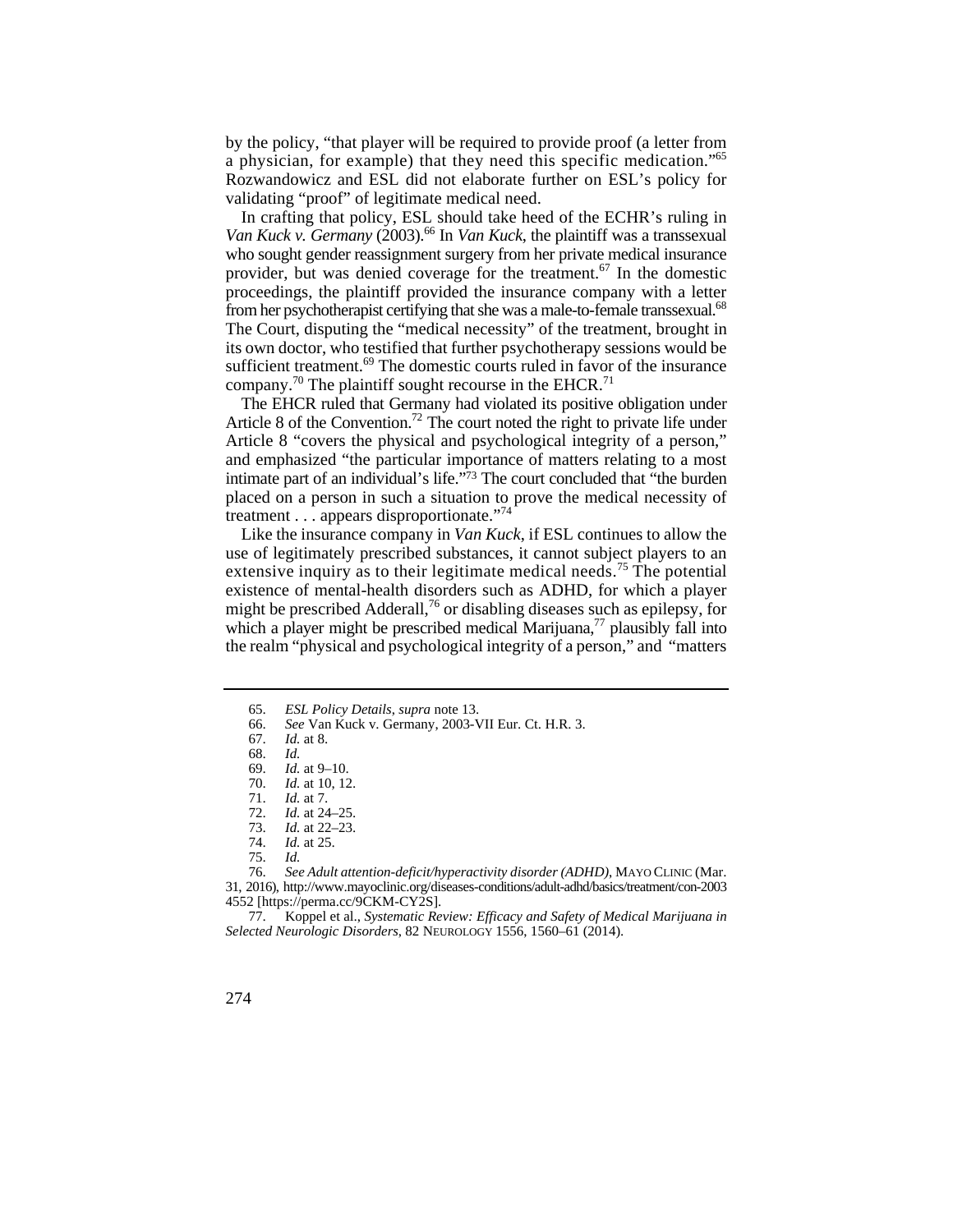relating to a most intimate part of an individual's life."78 Like the gender dysphoria experienced by the plaintiff in *Van Kuck*, medical conditions such as ADHD or epilepsy ostensibly affect almost every facet of an individual's life, and thus an extensive inquiry into those details is likely to violate Article 8 of the Convention.

Therefore, in crafting its policy for verifying legitimately prescribed use, ESL should be cautious in drafting the inquiry procedure. The *Van Kuck* court somewhat considered the interests of the insurance company, although it ultimately concluded the company's interests were outweighed by the privacy concerns of the plaintiff.<sup>79</sup> This suggests that ESL's policy should only involve a significant medical inquiry in cases where its interests are heavily favored, such as cases in which there is a reasonable suspicion of fraud. Certainly, ESL's policy should not place the burden of proving medical necessity on the player, as the *Van Kuck* court declared that was explicitly a violation of the state's positive obligation.<sup>80</sup>

ESL has also not created a procedure for the destruction of drug-test samples taken from players.<sup>81</sup> This may be an infringement of Article 8 rights.82 In *S. and Marper*, the plaintiffs were arrested and charged with various crimes.<sup>83</sup> In accordance with UK statute, the authorities obtained biological samples from both plaintiffs, from which it constructed DNA profiles that were contained in a database.<sup>84</sup> One plaintiff was acquitted and the charges against the other were dropped.<sup>85</sup> The plaintiffs petitioned the government for the destruction of cellular samples and DNA profiles and the government refused; the domestic courts sided with the government and the plaintiffs sought recourse in the ECHR.<sup>86</sup>

The ECHR concluded that retaining cellular samples and DNA profiles violated Article 8.87 The court ruled cellular samples and DNA profiles contain "sensitive personal data," such as ethnic origins and family genealogies, and therefore receive a "heightened sense of protection" under Article 8.88

<sup>88.</sup> *Id.* at 195–96.



 <sup>78.</sup> *See* Van Kuck v. Germany, 2003-VII Eur. Ct. H.R. 3, 22–23.

*Id.* at 25.

<sup>80.</sup> *Id.*

 <sup>81.</sup> *ESL Policy Details*, *supra* note 13.

<sup>82.</sup> S. and Marper v. United Kingdom, 2008-V Eur. Ct. H.R. 169.

<sup>83.</sup> *Id.* at 175.

<sup>84.</sup> *Id.*

 <sup>85.</sup> *Id.*

 <sup>86.</sup> *Id.* at 175–79.

*Id.* at 209.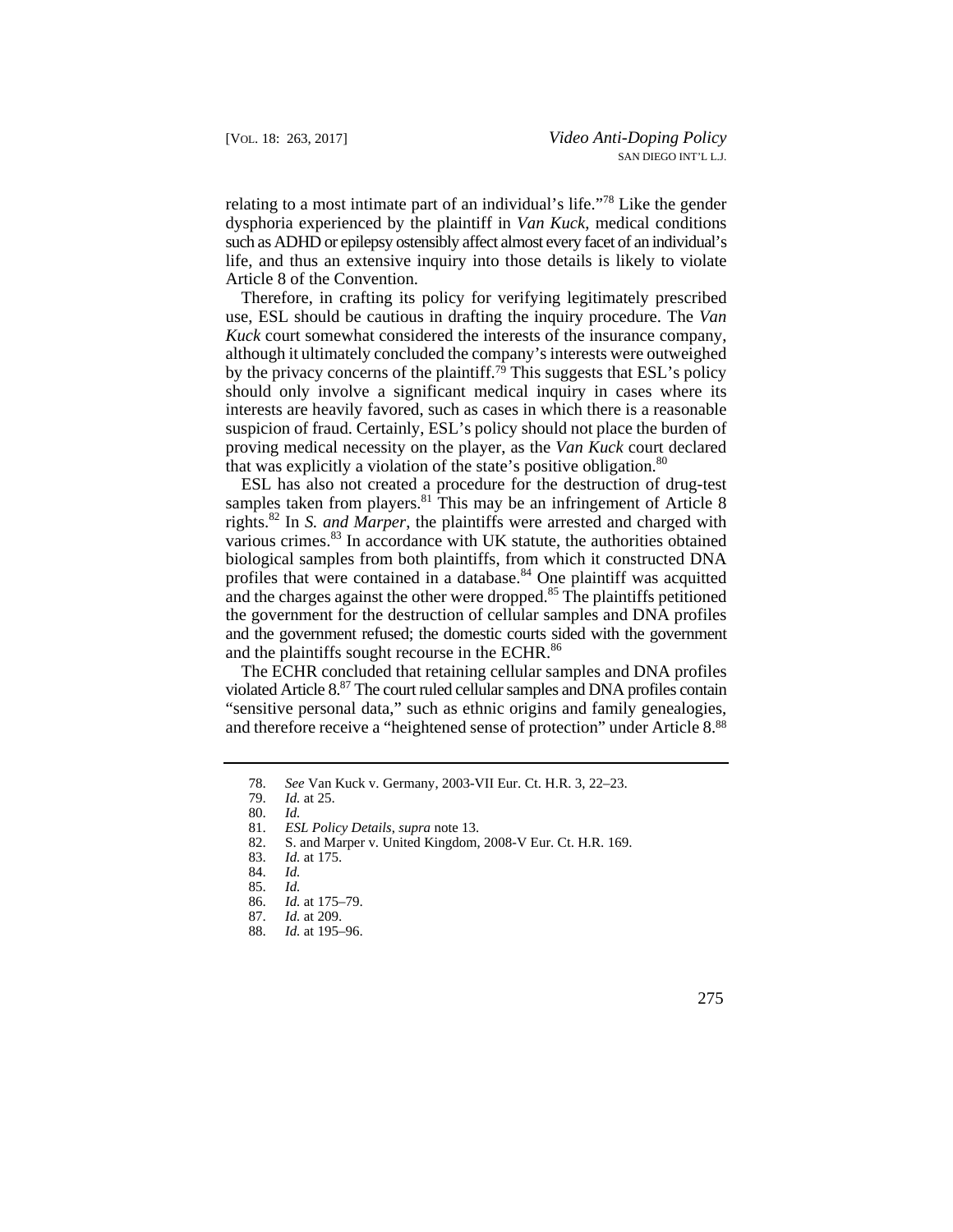ESL's lack of protocol for the destruction of drug-test data may constitute a violation of Article 8 under *S. and Marper*. The skin-test method that ESL has selected, while admittedly an un-intrusive one, still can result in the collection of DNA because the sweat that carries trace indicators of the prohibited substances to the patch also can carry skin cells, which are human tissue from which a DNA profile may be gathered.<sup>89</sup> Therefore, the heightened sense of protection afforded to the DNA profiles in *S. and Marper* should also be afforded to the drug-test samples taken by ESL.<sup>90</sup>

of that case is not binding on ESL.<sup>91</sup> However, the ECHR's reasoning to data collection carried out by private entities. First, in outlining the The data collectors in *S. and Marper* were the police, so the exact holding suggests that the court meant to, or would be willing to, extend this protection remedy for the plaintiffs pursuant to Article 46, the court employed the standard procedure for remedying a positive obligation violation<sup>92</sup> and employed language suggesting the imposition of a positive obligation stating, "[I]t will be for the respondent State to implement, under the supervision of the Committee of Ministers, appropriate general and/or individual measures to *fulfil its obligations* to secure the right of the applicants and other persons in their position to respect for their private life."<sup>93</sup>

 committee to the Council of Europe on data protection and privacy, created Additionally, the court based, in part, its argument on the obligations of "data controllers" under the 1995 Data Protection Directive ("the Directive").<sup>94</sup> As defined by the Directive, "Controller" means a natural or legal person, public authority, agency *or any other body* that alone, or jointly with others, determines the purposes and means of the processing of "personal data."95 Under this definition, the Directive imposes data protections on private persons' and entities' retention of personal data.<sup>96</sup> The Directive has notably been relevant in the anti-doping context for traditional sports as the advisory by the Directive itself, noted WADA as a potential source of difficulty in the international data protection context.97

 <sup>89.</sup> *See* C. Claiborne Ray, *The Telltale Part*, N.Y. TIMES (Nov. 1, 2010), http://www. nytimes.com/2010/11/02/science/02qna.html?\_r=0 [https://perma.cc/B6PB-YQQR].

<sup>90.</sup> *See S. and Marper*, *supra* note 82, at 196.

<sup>91.</sup> *See id.* at 175.

<sup>92.</sup> Akandji-Kombe, *supra* note 46, at 58–59.

<sup>93.</sup> *See S. and Marper*, *supra* note 82, at 210 (emphasis added).

<sup>94.</sup> *Id.* at 180–81.

<sup>95.</sup> Council Directive 95/46/EC, art. 2, 1995 O.J. (L 281) 31 (EU) [hereinafter Directive].

<sup>96.</sup> *Opinion 1/2010 on the concepts of "controller" and "processor,"* at 10, Article 29 Data Protection Working Party (Feb. 16, 2010), http://ec.europa.eu/justice/policies/ privacy/docs/wpdocs/2010/wp169\_en.pdf [https://perma.cc/HGT2-N3GQ].

<sup>97.</sup> *Id.* at 6–7.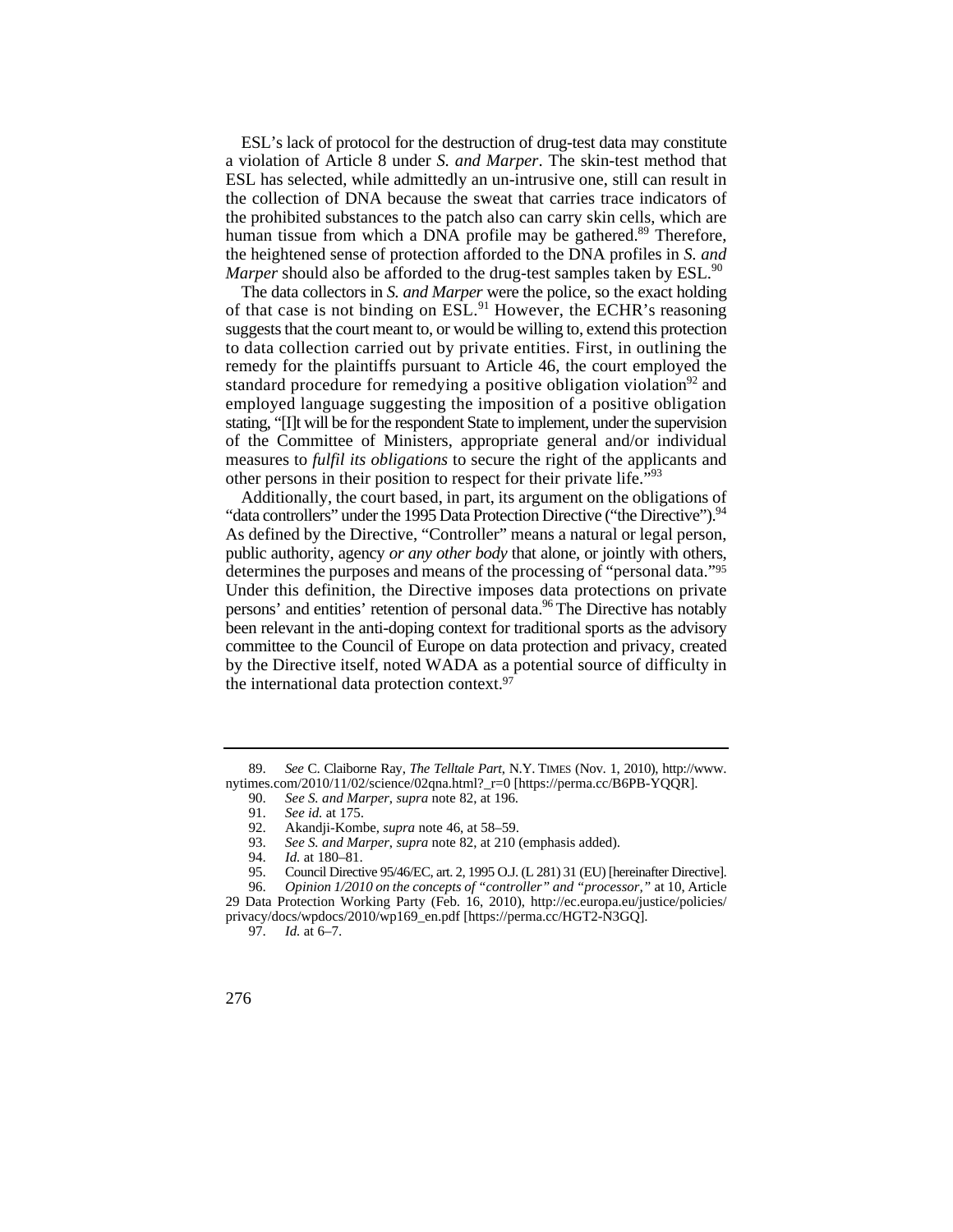the Directive's term "data controller," the court arguably endorsed the In *S. and Marper*, the court drew an explicit link to the data protections in the Directive and the privacy rights guaranteed by Article 8 of the convention.98 By incorporating the Directive into its opinion, including Directive's view that data safeguards could be applied to private entities in binding opinion on the signatory states of the European Convention of Human rights. Therefore, ESL should be wary of processing data without a definite procedure for the destruction of sensitive biological data that is protected by Article 8 and the Directive.

 8, under which signatories may choose to protect that right even in the face In particular, the court relied on the domestic court's finding that insufficient The ECHR has established a "right to one's reputation" under Article of freedom of expression concerns.99 In *Chauvy*, a pair of French authors and their publisher sought to show a violation of Article 10 of the Convention by a French domestic court's ruling that their historical exposé was defamatory.<sup>100</sup> The Court ruled that the French government fulfilled its obligation under Article 8 to uphold the right to protect one's reputation.<sup>101</sup> historical rigor was employed in determining the veracity of the allegedly defamatory statements, while not reaching a conclusion on the truthfulness of the statements themselves.102 Thus, the privacy rights were protected over the right to freedom of expression.103

If merely "suspect" methods in ascertaining the veracity of potentially defamatory public statements is enough to implicate right-to-reputation concerns, then ESL should tread carefully in airing the details of any investigations into PED violations without first subjecting the findings to sufficient scientific rigor.<sup>104</sup> The false positive rate of the non-intrusive skin test to be employed at ESL competitions has been estimated by a peerreviewed study to be as high as  $40\%$ .<sup>105</sup> That degree of uncertainty of the drug tests is comparable to the degree of uncertainty of veracity of statements made without sufficient historical rigor.<sup>106</sup>

 <sup>98.</sup> *S. and Marper*, *supra* note 82, at 180–81.

<sup>99.</sup> *See generally Chauvy*, *supra* note 45, at 207–32.

<sup>100.</sup> *Id.* at 212–16, 220.

<sup>101.</sup> *Id.* at 229–32.<br>102. *Id.* at 231.

*Id.* at 231.

<sup>103</sup>*. Id.*

 104. *See id.*

 <sup>105.</sup> *Patch Test Study*, *supra* note 49.

<sup>106.</sup> *See Chauvy*, *supra* note 45, at 231.

 <sup>277</sup>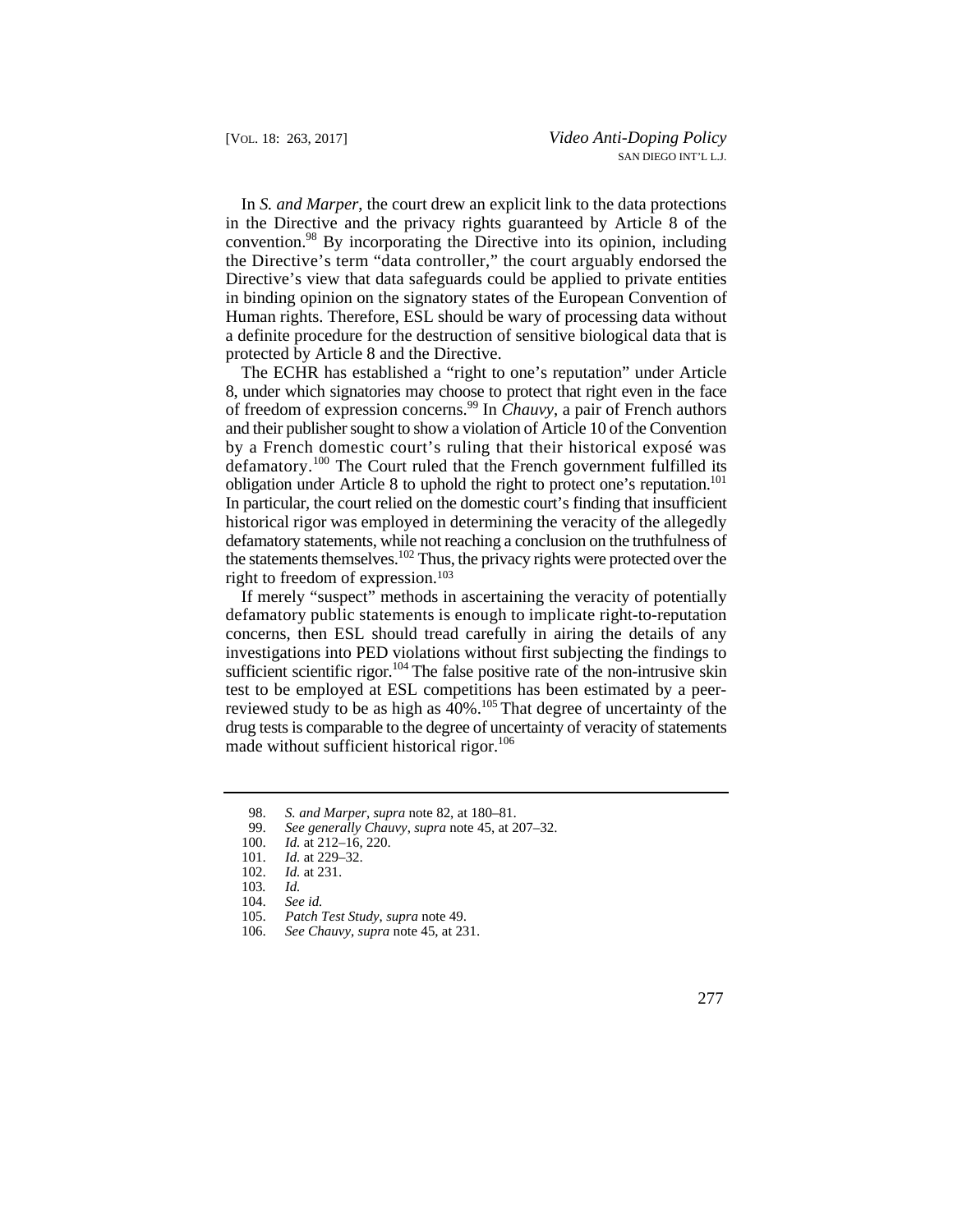method for potential violations while maintaining confidentiality during much safer policies regarding investigation and disclosure that could be In order to avoid liability from France's and other countries' analogous defamation policies, ESL should include a more rigorous investigative the investigation. Traditional sports in Europe and globally have crafted employed.107 Failure to protect players' confidential data in a manner that is potentially tortious could lead to further claims against ESL under an intentional interference with contract theory, because player contracts, in both the eSports and traditional sports contexts, often contain "morals clauses" that allow a team or league to discharge its contractual obligations if a player violates the clause's prescribed code of conduct.<sup>108</sup>

 The Convention maintains a high level of privacy interest protection even in cases concerning public figures, who might have a lesser expectation of privacy in other jurisdictions; however, the Court will weigh the interest of freedom of expression and of the interest of the public in obtaining the confidential information.109 In *Von Hannover*, the ECHR considered the Princess of Monaco's complaint that German courts did not uphold its positive obligation under Article 8 when it failed to enjoin tabloids to stop printing paparazzi photos of her and her family.<sup>110</sup> The court held that Germany failed to fulfil its positive obligation.<sup>111</sup> The court rejected the argument that, as a public figure, the Princess should receive a lower standard of privacy protection, suggesting that popular eSports competitors would still be entitled to broad privacy protections.<sup>112</sup> On the other hand, part of the court's analysis rested on the fact that the content of the photos contained no information relevant to the public interest or public debate—that factor would probably cut against an alleged violating eSports player because players make their living entertaining the public.113

 <sup>107.</sup> *See* The International Cricket Council Anti-Doping Code (Int'l Cricket Council 2016).

 set of rules that players agree to abide by that contains prescriptive moral commands, 108. William H. Baaki, *"Morals Clauses" in Sports Contracts—More Important Now Than Ever Before?*, SPORTS LAW INSIDER (Sept. 16, 2014), http://sportslawinsider.com/ morals-clauses-in-sports-contracts-more-important-now-than-ever-before/ [https://perma. cc/GK5C-MPYR]; Richard Lewis, *How fair is an LCS contract? We asked a Lawyer*, THE DAILY DOT (Sept. 22, 2014, 5:51 AM), http://www.dailydot.com/esports/lcs-contractanalysis-league-of-legends-riot-games/ (The "Summoner's Code" referenced therein is a violations of which can result in suspension from tournament games. *The Summoner's Code*, LEAGUE OF LEGENDS, http://gameinfo.na.leagueoflegends.com/en/game-info/getstarted/summoners-code/ [https://perma.cc/LC3E-Q82G] (last visited Jan. 26, 2017).).

<sup>109.</sup> *See Von Hannover v. Germany, 2004-VI Eur. Ct. H.R. 41.* 110. *Id.* at 48–59.

*Id.* at 48-59.

<sup>111.</sup> *Id.* at 67–69, 72–73.<br>112. *See id.* at 69–72.

See id. at 69–72.

<sup>113.</sup> *See id.* 

<sup>278</sup>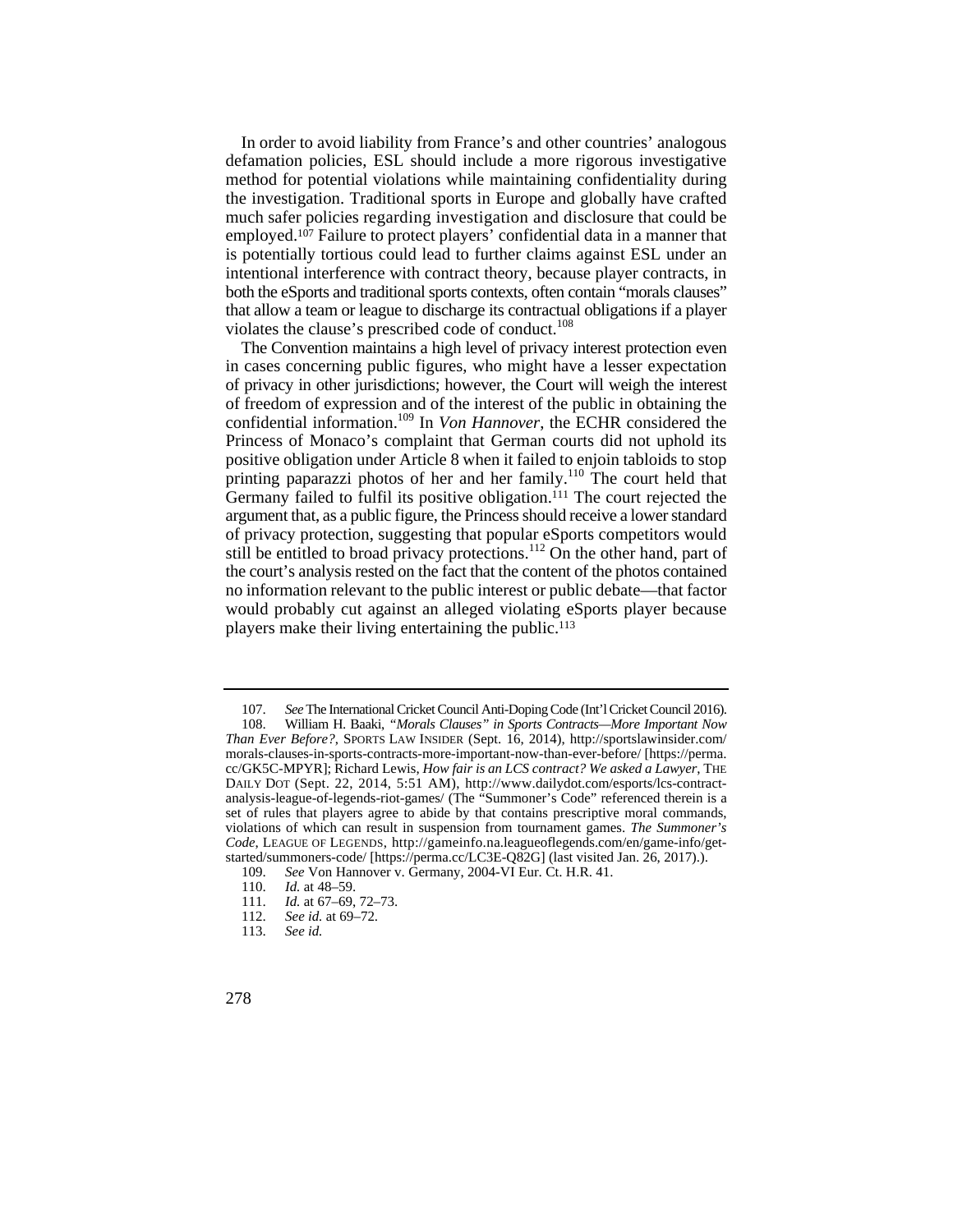The court also remarked, in dicta, that personal information relating solely to the private life of a hypothetical politician would still be protected, suggesting that even private conduct that some might consider relevant to the politician's character, but nonetheless solely related to private life, would be protected.<sup>114</sup> By the same token, it is possible that that argument could be applied to the disclosure of non-performance enhancing drugs violations (i.e. violations for purely recreational uses of drugs like alcohol or marijuana) that are prohibited by anti-doping regimens, including the list copied from WADA by ESL, because athletes are role models to children. Both sides in *Von Hannover* agreed that private activities inside the home were protected under Article 8, and partaking in purely recreational, nonperformance-enhancing drugs inside the home would seem to fall into that protected category.115

#### *C. Other Potential Problems Arising Under Treaty-Based Law*

Other European treaties and European Community legislation—binding to various degrees on EU members states—contain privacy protections. In particular, ESL's policy potentially conflicts with the 1995 EU Data Protection Directive and the proposed General Data Protection Regulation currently being considered by the European Commission.

#### *1. The 1995 Data Protection Directive*

In 1995, the European Parliament and Council passed Council Directive 95/46/EC, a Directive regarding the processing of personal data.<sup>116</sup> A "directive" is a legislative instrument employed by the European Union that specifies a goal that all member states must achieve, but does not specify exactly how those member states must do so.<sup>117</sup> As a result of this framework, each member state has specific legislation purporting to implement Council Directive 95/46/EC.<sup>118</sup> Of course, ESL should be wary

<sup>118.</sup> That legislation is collected on the European Commission's website. *Status of Implementation of Directive 95/46 on the Protection of Individuals with regard to the Processing of Personal Data*, EUROPA.EU, http://ec.europa.eu/justice/data-protection/law/statusimplementation/index\_en.htm [https://perma.cc/G8Z3-2264] (last updated Nov. 24, 2016).



 <sup>114.</sup> *Id.* at 71–72; *see also id.* at 75–77 (Barreto, J., concurring).

<sup>115.</sup> *See id.* at 51–57.

<sup>116.</sup> Directive, *supra* note 95, preamble.

<sup>117.</sup> *Regulations, Directives and Other Acts*, EUROPA.EU, http://europa.eu/eu-law/decisionmaking/legal-acts/index\_en.htm [https://perma.cc/UXB2-XJQB] (last visited Jan. 13, 2017).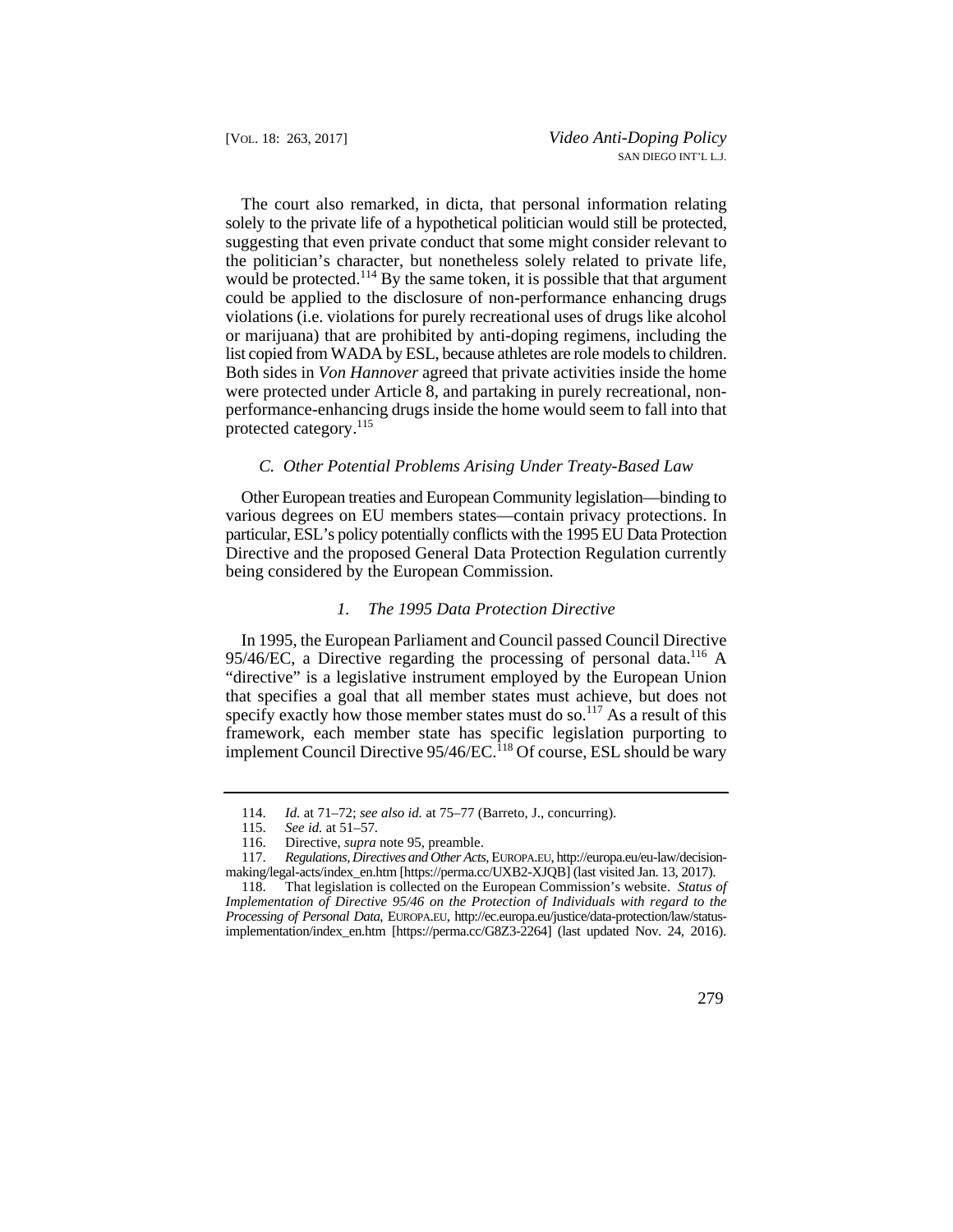of specific domestic legislation in any nation in which it plans to collect and process personal data via PED testing, but there are several reasons to suggest ESL and/or players subject to PED testing should also consider the text of the Directive itself.

 of the Directive in the significant time since its codification, suggesting that First, (as discussed in Section III.B above) there is reason to believe the ECHR has incorporated the Directive into its European Convention on Human Rights jurisprudence based on the court's analysis in *S. and Marper*. 119 Second, there is a dearth of case law challenging domestic implementation member states' legislation reasonably tracks the required goals. These two reasons support ESL could be exposed to liability under the plain text of the Directive alone.

A third reason to consider the text of the Directive itself is the European Court of Justice's "doctrine of direct effect," which creates for individuals a cause of action in that Court for the failure of a member state to transpose a directive into national legislation when the directive facially mandates the protection of individual rights unconditionally and precisely.<sup>120</sup>

For example, in *Francovich*, the plaintiff, an employee whose wages were slashed due to his employer's insolvency, argued that Italy failed to sufficiently transpose Directive 80/987, which provided for member state assistance for employees of insolvent employers, and sought recovery on the basis of the Directive itself.<sup>121</sup> The court held that a provision of a directive (rather than state legislation or the absence thereof) may be relied upon when the "subject-matter" of "the rights which individuals are able to assert against the state" are "unconditional and sufficiently precise."<sup>122</sup> The court concluded that the rights asserted by the plaintiff were unconditional and sufficiently precise, and therefore he could recover.<sup>123</sup>

Although some aspects of the directive in *Francovich* are admittedly more concrete (e.g., dates of employment and insolvency) than the privacy safeguards contained in the Data Protection Directive (e.g., the seemingly malleable "data quality" requirement), other aspects of the *Francovich* directive seem quite imprecise in spite of the court's holding.<sup>124</sup> For example, the court ruled that the directive imposed a "minimum guarantee" of assistance based on purposivist analysis, despite that phrase or—even that idea—being

This paper does not attempt to exhaustively analyze instances of domestic legislation, for reasons explained throughout this section.

<sup>119.</sup> *See S. and Marper*, *supra* note 82; Directive, *supra* note 95, preamble; *Working Party Opinion 1/2010 on the Concepts of "Controller" and "Processor"*, *supra* note 96.

Joined Cases C-6/90 & 9/90, Francovich v. Italy, 1991 E.C.R. I-5357.

<sup>121.</sup> *See id.* ¶¶ 1–10.

<sup>122.</sup> *Id.* 11.<br>123. *See id.* 1

<sup>123.</sup> *See id.* ¶ 22.

<sup>124.</sup> *See id.*; Council Directive 80/987/EEC 1980 O.J. (L 283) 23.

<sup>280</sup>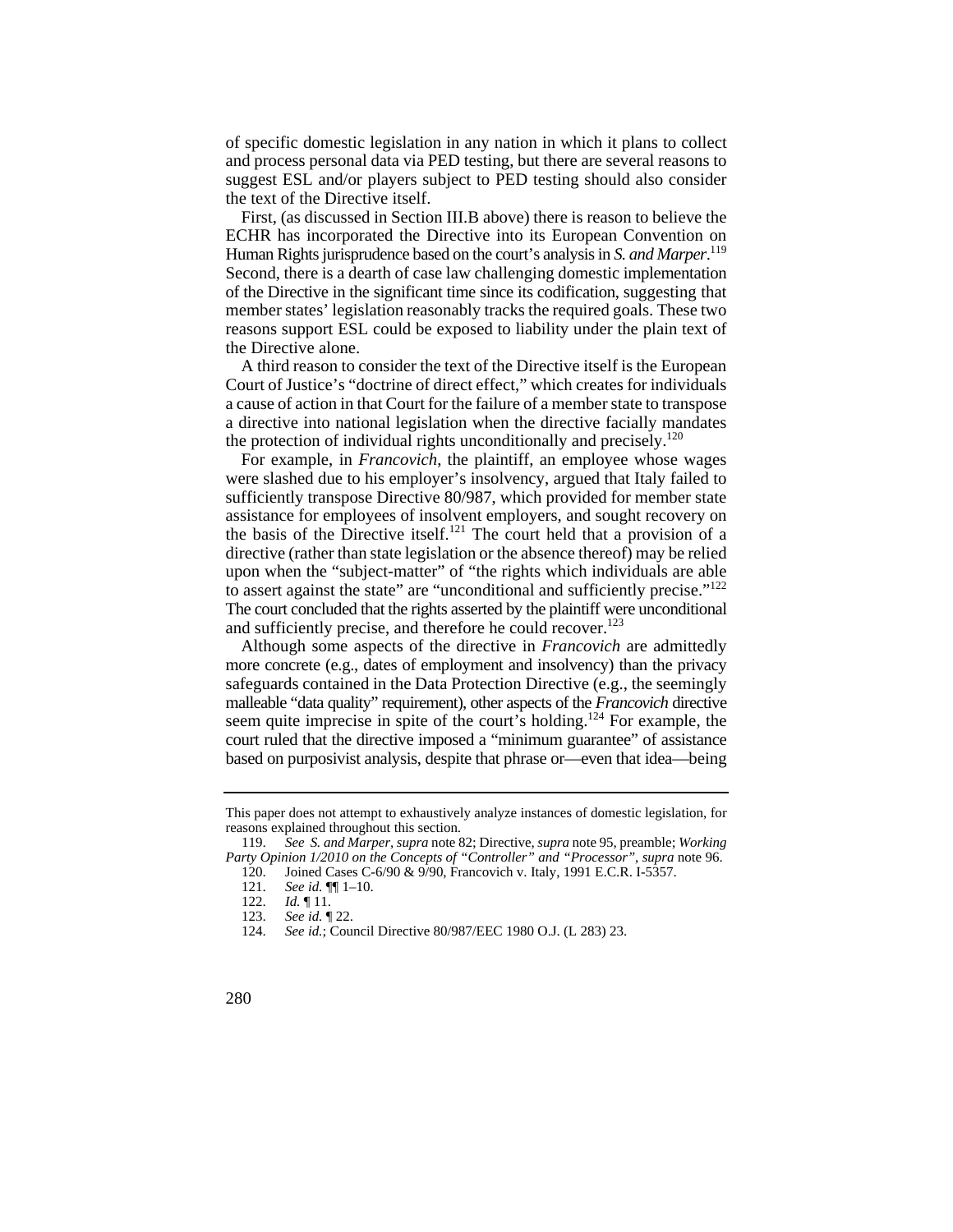that it was sufficient to leave that question to domestic courts.125 This analysis contained in the directive itself. In addition, the court was also unconcerned with the insolvency directive's failure to legally define "employee," and found suggests the "unconditional and sufficiently precise" test is a lenient one.<sup>126</sup>

 Therefore, ESL should strongly consider the Data Protection Directive's requirements themselves, particularly the transparency requirements, requirement of reporting to a supervisory authority, requirements for data quality, and requirements of explicit guidelines for data processing.

pose problems for the current ESL policy.<sup>127</sup> Article 10 requires a data his or her representative, as well as the recipients or category of recipients from the data controller.<sup>130</sup> All of this information is ostensibly useful to The transparency requirements in Article 10 and 12 of the Directive controller to provide a data subject with the identity of the collector and of the data.128 This information must be provided no later than at the time of collection.<sup>129</sup> Article 12 requires that a data subject have the right to obtain access to the collected data and information regarding that data's processing have prior to embarking upon possible litigation or arbitration that arises out of the collected data.

 not to disclose at all, then other leagues or the developers wishing to expand Article 10 also poses a problem for ESL in the context of individual-league infractions being expanded to multi-league or title-wide punishments imposed by other leagues or developers.<sup>131</sup> If ESL fails to specify beforehand that the information collected will not be sent to other leagues or developers, then providing the information itself—the smoking gun in the case of a PED violation—would violate the Directive.<sup>132</sup> Alternatively, if ESL chooses punishment to players violating ESL's policy would have to do so merely on the basis ESL's word, rather than their own investigation of the data.133 Although this may be legally permissible (leagues can chose to contract

 <sup>125.</sup> *See Francovich*, *supra* note 120, ¶ 18.

<sup>126.</sup> *Id.* ¶ 20.

See Directive, *supra* note 95, art. 10, 12.

<sup>128.</sup> *Id.*

EUROPEAN UNION AGENCY FOR FUNDAMENTAL RIGHTS, HANDBOOK ON EUROPEAN DATA PROTECTION LAW 97, (Publications Office of the European Union 2014), http://www.echr. coe.int/Documents/Handbook\_data\_protection\_ENG.pdf [https://perma.cc/2TZR-WV7J] [hereinafter *Handbook*].

<sup>130.</sup> Directive, *supra* note 95, art. 12.

<sup>131.</sup> *E.g.*, the situation proposed by Richard Lewis, *supra* note 36.

<sup>132.</sup> *See* Directive, *supra* note 95, art. 10.

<sup>133.</sup> *See id.*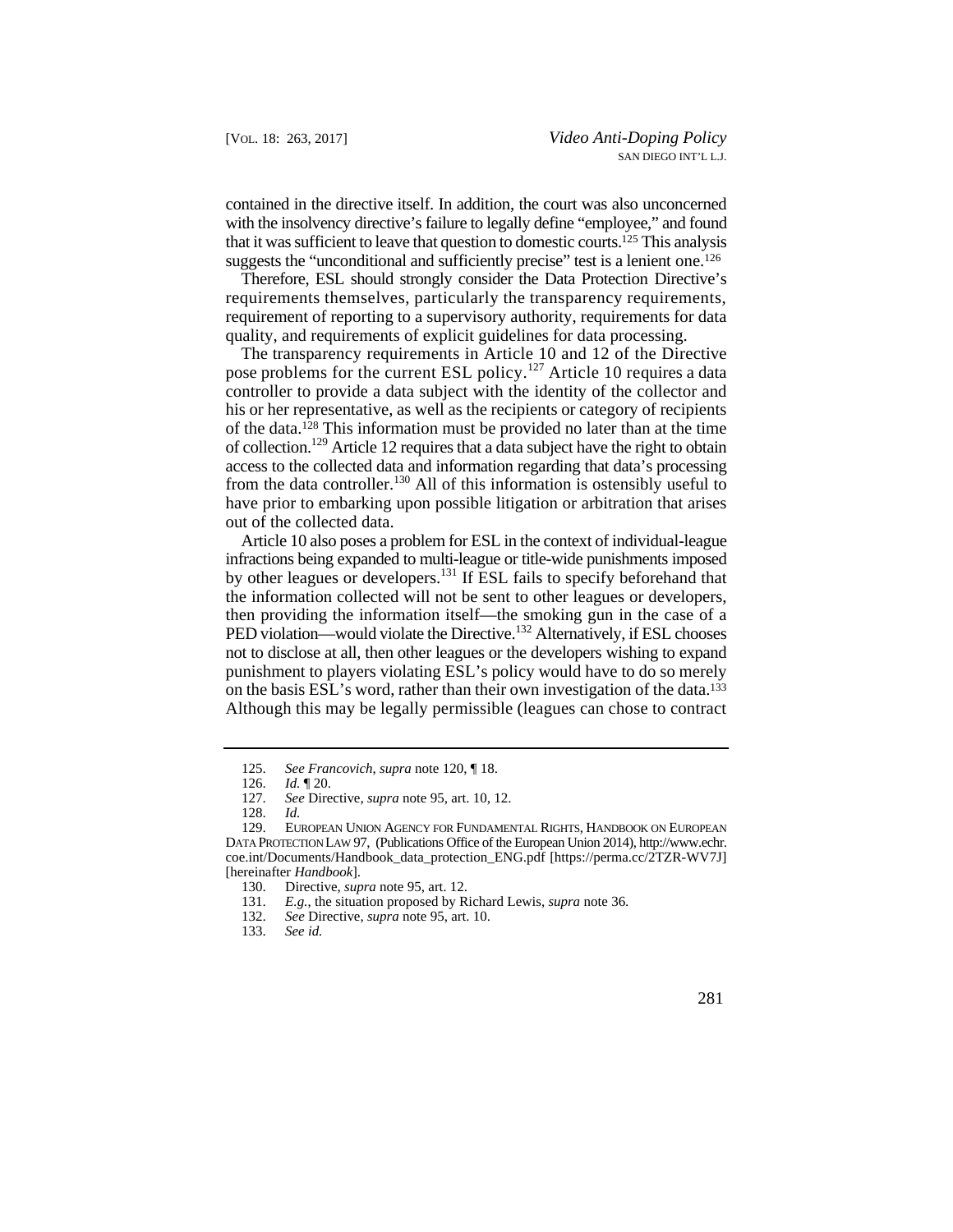or not contract with whomever they want),  $^{134}$  if the public were to find out that punishments were extended to players on hearsay alone the backlash against leagues and developers would probably be considerable.

to a supervisory authority.<sup>135</sup> Article 18 mandates that a data controller must ESL should also consider the Article 18 requirements regarding the reporting notify the supervisory body set up by the member state in which it plans to collect personal data.<sup>136</sup> Article 19 specifies what must be communicated to the supervisory authority.<sup>137</sup> Of particular note is Article 19(1)(f), which states that the measures taken to collect the data must be disclosed and that information must in turn be publicized by the supervisory authority pursuant to Article  $21(1)$ .<sup>138</sup> Because the data-collection process must be publicized, ESL must consider public-relations as well as legal consequences in choosing its PED policy.<sup>139</sup> The ESL policy itself suggests no cooperation with local authorities beyond those in Germany (i.e. NADA, although NADA itself does not seem to be in compliance due to its failure to disclose any details of the policy, beyond those which were announced by ESL to the general public). If ESL wishes to continue to hold tournaments in other EU member state jurisdictions, and therefore collect personal data for PED testing there, it should be wary of this requirement.

which they are further processed."<sup>140</sup> Article  $6(2)$  provides that the data The requirements contained in Article 6 of the Directive provide broad protections for ensuring data quality, again implicating accuracy and use concerns similar to those raised in *Chauvy* and *S. and Marper*. The provision requires personal data must be "processed fairly and lawfully," "collected for the explicit and legitimate purposes and not further processed in a way incompatible with those purposes," "adequate, relevant and not excessive in relation to the purposes for which they are collected," "accurate," and "kept in a form which permits identification of data subjects for no longer than is necessary for the purposes for which the data were collected or for controller itself (rather than a supervisory authority) ensures compliance

 *See* Higgins, *supra* note 61 (noting "there is no right to compete" in a given eSports 134. event).

<sup>135.</sup>  See *Directive*, *supra* note 95, arts. 18–21.

<sup>136.</sup>  *See id.* art. 18.

<sup>137.</sup> *See id.* art. 19.

 <sup>138.</sup> *See id.* art. 21.

 139. *See id.* Generally, this paper assumes that the details of the policy will reach the public one way or another and thus implicate PR concerns; this is merely one way it is likely to happen. Traditional sports institutions' full transparency of all PED-related processes, detailed in Section IV of this paper, seems to be the correct choice for this reason.

<sup>140.</sup> *See id.* art. 6.

<sup>282</sup>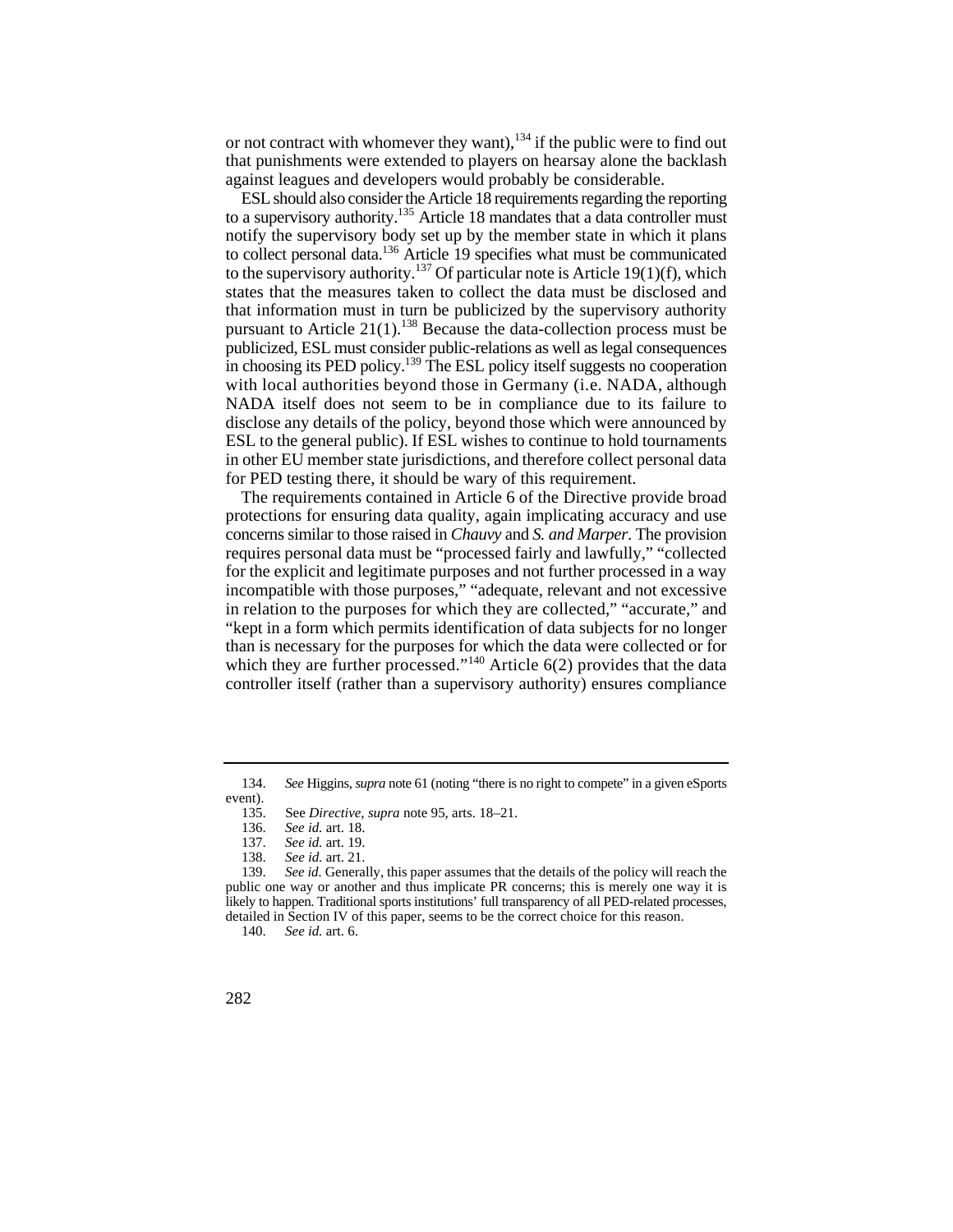with these requirements, so ESL, rather than a member-state government, would be accountable for any violation of this Article.<sup>141</sup>

Article 16 of the Directive requires that any individual processor of personal data must not process except on the explicit instruction of the data controller.142 "Process," under the Directive, includes the use or disclosure of personal data, so this Article protects confidentiality even after the data has been "processed" in terms of testing alone.<sup>143</sup> As detailed in Section IV, PED policies in traditional sports extensively lay out the procedures and rules to be followed by individual data processors. ESL should follow that practice or risk running afoul of Article 16.

### *2. The Proposed General Data Protection Regulation*

 The European Commission began the process of a comprehensive update of the 1995 Directive with the proposal of the General Data Protection Regulation ("the Regulation").<sup>144</sup> The Regulation will repeal the former Directive framework,<sup>145</sup> but there is a strong degree of continuity between the two regulatory frameworks such that the basic concepts and principles from the Directive will continue to exist, subject to some minor tweaks.<sup>146</sup> However, the Regulation does incorporate some further protections not contained in the current Directive that will potentially impact PED policy. The final text of the Regulation was submitted to the European Parliament and Council in December 2015, pending formal approval. $147$  Commentators have already begun urging data processors to plan for compliance.<sup>148</sup> It is

 <sup>148.</sup> Ben Rossi, *New EU Data Law's Go-Live Date Finally Revealed—And Why Its Costs Will Run Into The Billions*, INFORMATION AGE (Aug.12 2015), http://www.informationage.com/technology/information-management/123459991/new-eu-data-laws-go-live



 <sup>141.</sup> *Id.*; *Handbook*, *supra* note 129, at 75–76.

<sup>142.</sup> Directive, *supra* note 95, art. 16.

<sup>143.</sup> *See id.* art. 7.

<sup>144.</sup> *Reform of EU Data Protection Rules*, EUROPEAN COMMISSION, http://ec.europa.eu/ justice/data-protection/reform/index\_en.htm [https://perma.cc/7NTY-F87P].

<sup>145.</sup> *Commission Proposal For A Regulation Of The European Parliament And Of The Council On The Protection Of Individuals With Regard To The Processing Of Personal Data And On The Free Movement Of Such Data*, §134, COM (2012) final (Dec. 15 2015) [hereinafter *Regulation*].

 146. Peter Hustinx, *EU Data Protection Law: The Review of Directive 95/46/EC and the Proposed General Data Protection Regulation*, at 28, https://secure.edps.europa.eu/ EDPSWEB/webdav/site/mySite/shared/Documents/EDPS/Publications/Speeches/2014/1 4-09-15\_Article\_EUI\_EN.pdf [https://perma.cc/9UL2-CMKA].<br>147. See id.

 147. *See id.*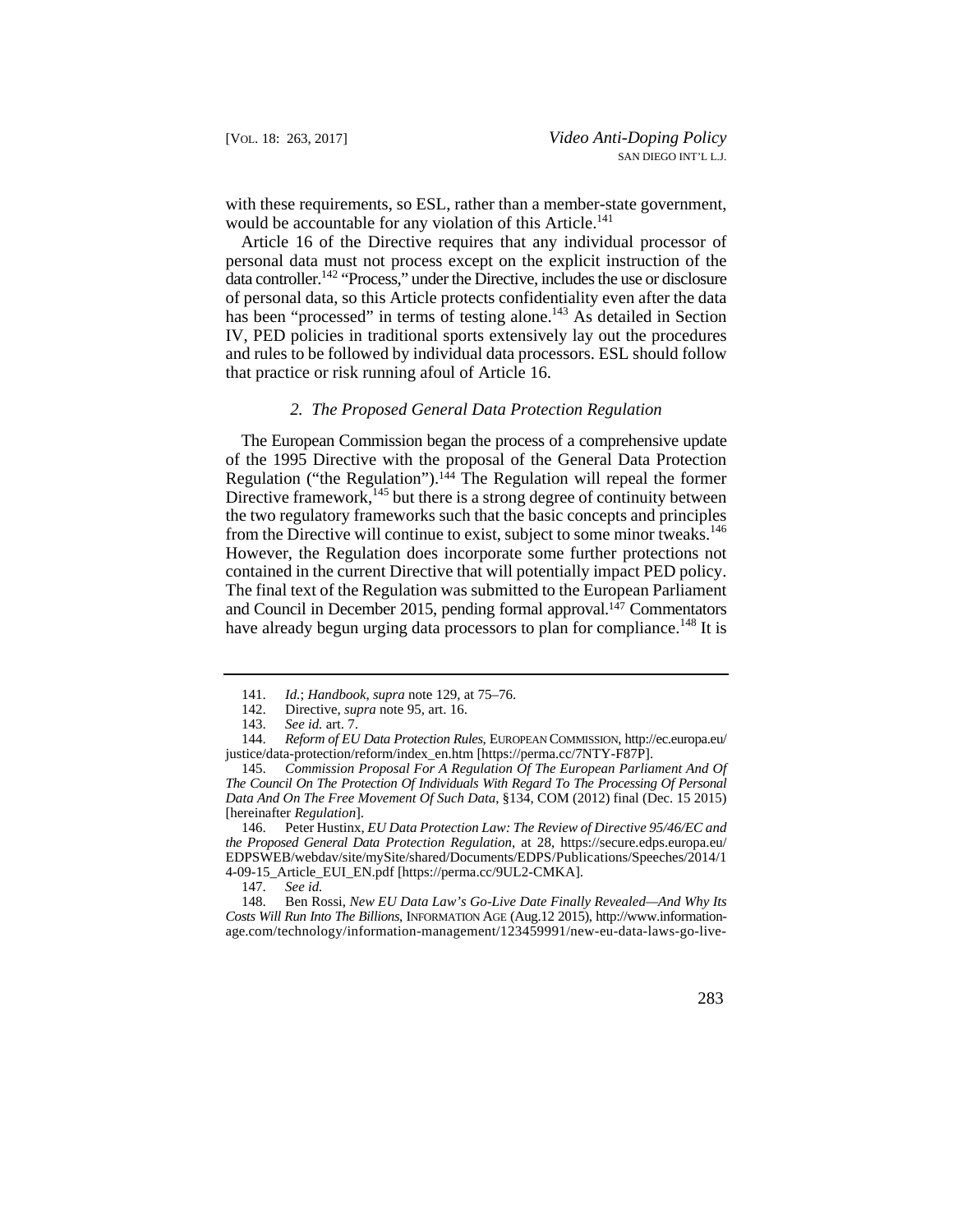therefore highly relevant for ESL to consider the new individual protections mandated by the Regulation.

As a regulation, rather than a directive, this proposed legislation has significantly different legal ramifications for ESL. A regulation is binding for all EU member states: there is no latitude for member states to choose their own implementation methods.<sup>149</sup> For data controllers, this means there is no longer a need to satisfy doctrine-of-direct-effect analysis: the Regulation's requirements must be facially met at the time the Regulation is implemented.<sup>150</sup>

Implementation of the Regulation will bring three important changes that would affect the ESL policy: the codification of the right to be forgotten, the mandate for freezing of data processing, and the increased protection for the privacy of children.

European privacy case law,<sup>151</sup> is codified in Article 17 of the Regulation.<sup>152</sup> and, second, when the processing of the data does not comply with the Regulation generally.154 However, the erasure of data is not required when The emergent "right to be forgotten" that has recently gained traction in Article 17 requires the erasure of personal data under two sets of circumstances. First, when the data subject no longer wishes the data to be processed,<sup>153</sup> the personal data is necessary for exercising the right of freedom of expression, or necessary for reasons of public interest in the area of public health.<sup>155</sup> The erasure of personal data required for purposes of accuracy or proof is also not required, but the processor of that data instead must restrict processing only for those purposes or for the protection of the rights of another, for an objective in the public interest, or for compliance with a legal obligation to a Member State or to the Union.<sup>156</sup>

These requirements and exceptions play out in various scenarios in the PED context.<sup>157</sup> A player found to violate the anti-doping policy most likely could not force a data controller to erase the evidence of his or her violation

150. *See Francovich*, *supra* note 120.

152. *Regulation*, *supra* note 145, art. 17.

153. *Id.*

154. *Id.*

155. *Id.*

156. *Id.* 

sports PED testing regimes. *See*  discussion *infra*  Section IV. 157. Again, almost all o f the se scenarios are a ccounte d for already in various traditional



date-finally-revealed-and-why-its-costs-will-run-billions#sthash.SDzqnEtS.dpuf [https://perma. cc/G7EA-MHL4].

<sup>149.</sup> *Regulations, Directives and Other Acts*, https://europa.eu/european-union/eu-law/ legal-acts\_en [https://perma.cc/RS8S-HLPC].

<sup>151.</sup> *See e.g.*, Case C-131/12, Google Spain SL v. Agencia Española de Protección de Datos (2014) http://curia.europa.eu/juris/document/document.jsf?text=&docid=152065& doclang=EN [https://perma.cc/73HN-6NHY] (announcing a right to be forgotten in limited circumstances under the Directive's framework, and the adoption of the Regulation will greatly expand those circumstances).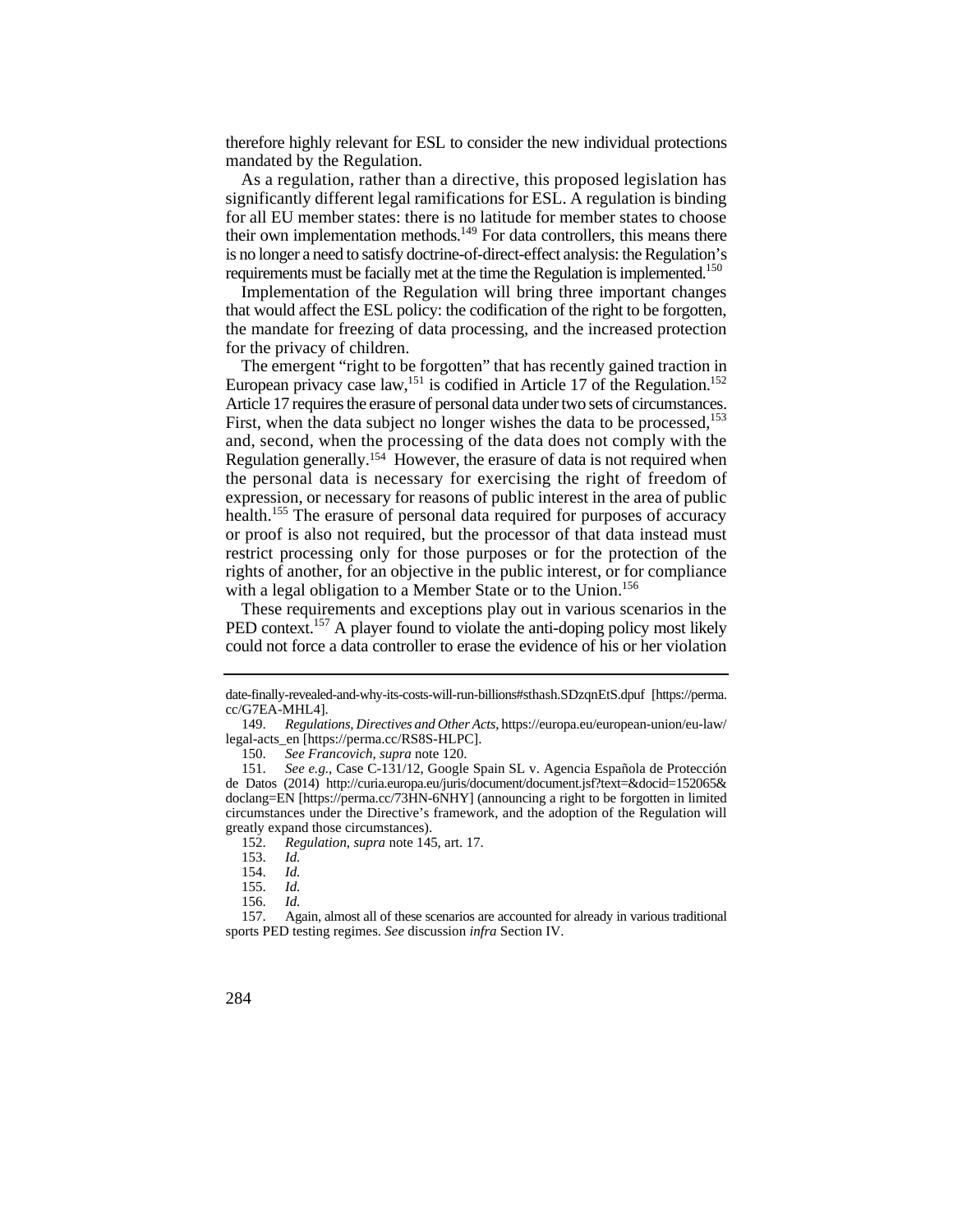in practice in a situation where support staff provide a player with a the player later realizes what has happened and develops a guilty conscience. because that would substantially weigh against freedom of expression and public health interests. The public has a strong interest in both the knowledge of a PED violation and the non-proliferation of PED usage for health reasons.158 In cases where a player requests erasure prior to a violation, these arguments become much weaker, because there is, at that point, no reason to believe PED usage has occurred other than the fact of the erasure request itself.159 Aside from theoretically needing to comply with that procedure under the Regulation, this requirement could become relevant performance-enhancing substance unbeknownst to the player himself, and

 data would also be protected in the event of a legal challenge to the collection A second new requirement is the mandate for freezing the processing of data, subject to accuracy or validity questions. This requirement is a standard in traditional sports, and serves to protect player reputation during an ongoing PED investigation ("processing" still includes the use or disclosure by transmission of the personal information, as it did under the Directive). Likewise, the requirement to freeze data processing for compliance with a legal obligation of a Member State or Union suggests that players' policy even post-investigation (although, as discussed in Section III.B above, other stakeholders could still act on the data collector's word alone, but doing so could cause public relations backlash).<sup>160</sup>

 advance of any dispute, thereby allowing the data subject to begin soliciting The requirement for portability of data is another area of significantly increased privacy protection.<sup>161</sup> Article 18 of the Regulation requires that, when personal data are processed electronically and structured in a commonly-used format, a copy of the data is to be provided to the data subject.162 Although the biological samples themselves do not fall under this category, printable or electronic test results of those samples seemingly do.163 This requirement puts even more information that would ordinarily be controlled by the data processor into the hands of the data subject in his or her own experts' analyses of the data very early on in a dispute.<sup>164</sup>

 <sup>158.</sup> *See Regulation*, *supra* note 145, art. 17(3); *see* discussion *supra* Section II.

<sup>159</sup>*. See Regulation*, *supra* note 145, arts. 17(3), 53(2).

<sup>160.</sup> *Id.* arts. 17(1), 17(3), 17(4).<br>161. *Id.* art. 18.

<sup>161.</sup> *Id.* art. 18.

<sup>162.</sup> *Id.* art. 18(1).<br>163. *See id.* art. 18

<sup>163.</sup> *See id.* art. 18; *see also id.* pmbl. (26).

<sup>164.</sup> *See id.* art. 18.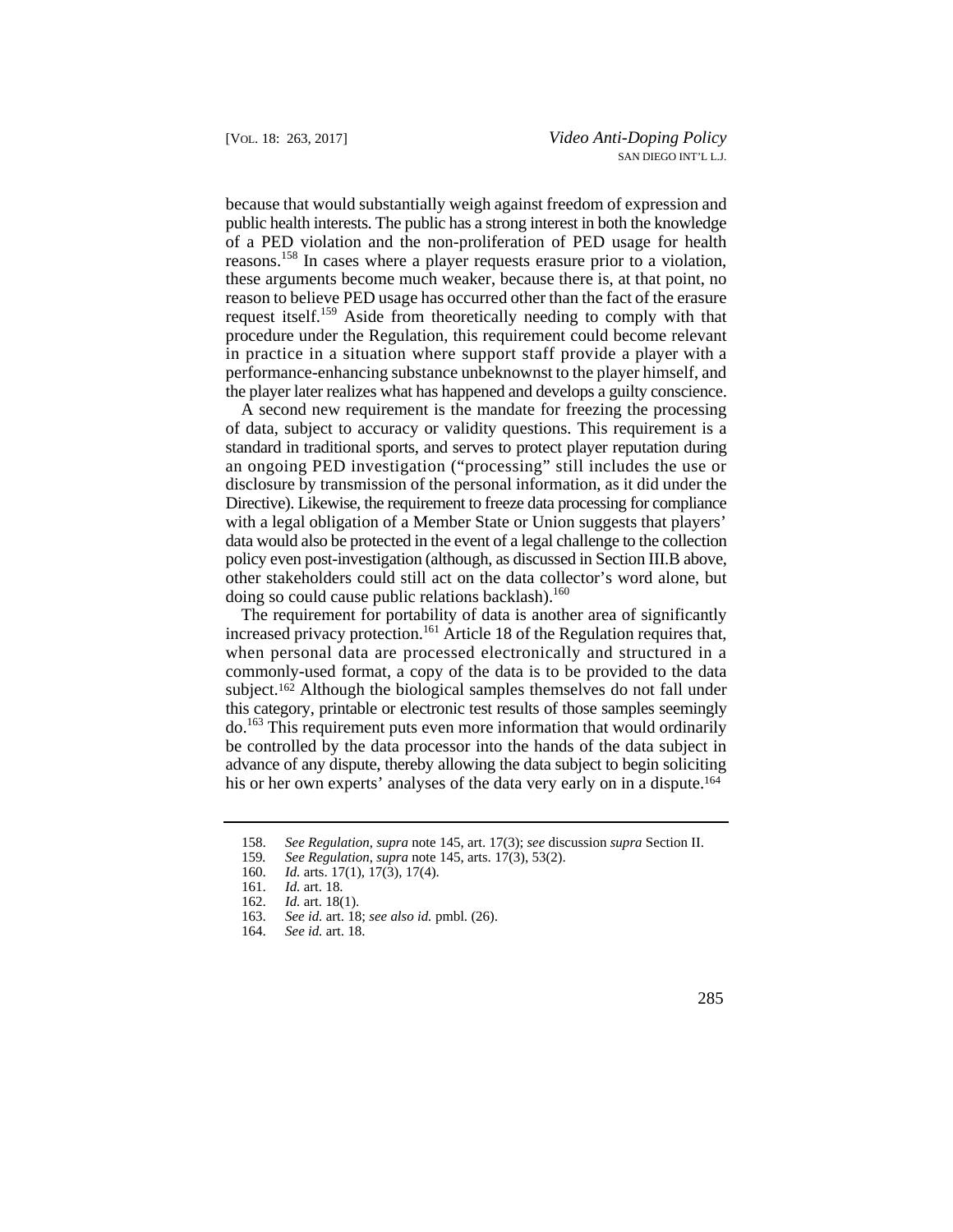A third change, contained in Article 8 of the Regulation, is also notable. Article 8 provides that the processing of personal data of a child below the age of 13 shall be lawful only if the data controller obtains consent from the child's parent or custodian, which declares a heightened privacy interest for children.<sup>165</sup> This protection and other protections for the processing of the data of minors are standard in traditional sports PED testing<sup>166</sup> and should be implemented in any eSports PED policy.<sup>167</sup>

### IV. CUSTOMARY TRADITIONAL SPORTS ANTI-DOPING PRACTICES AND POLICY CONSIDERATIONS

enhancing drugs on an international level for nearly 100 years.<sup>168</sup> Although Traditional sports organizations have regulated the use of performancethese practices probably do not rise to the level of customary international law, as the organizations tend to be self-regulating within existing national legal frameworks, not regulated directly by state practice; however, ESL would still be taking a risk to completely disregard traditional sports procedure.

("FIFA") anti-doping manual consists of over 70 pages of text.<sup>169</sup> Not The anti-doping manuals of modern sports organizations are exhaustive in nature. For example, the Fédération Internationale de Football Association coincidentally, many of the procedures contained within the anti-doping manuals track closely with legal requirements for the protection of players' privacy rights.<sup>170</sup> In addition to addressing compliance with privacy rules, these practices also address varying policy benefits and drawbacks relevant to ESL.

#### *A. Dispute Resolution Procedures*

Commentators have criticized ESL's dispute resolution process at length.<sup>171</sup> In particular, ESL has failed to outline a detailed process for investigating

 <sup>165.</sup> *See id.* art. 8.

<sup>166.</sup> *See infra* Section IV.C.

<sup>167.</sup>  II.A. A significant number of players begin their careers as minors. *See supra* Section

<sup>168</sup>*. A Piece Of Anti-Doping History: IAAF Handbook 1927-1928*, INT'LASS'N OF ATHLETICS FED'NS (May 15, 2006), http://www.iaaf.org/news/news/a-piece-of-anti-doping-historyiaaf-handbook [https://perma.cc/4UN7-KCPG].

 169. FIFAANTI-DOPING REGS.(2014), http://www.fifa.com/mm/document/affederation/ administration/02/49/28/61/circularno.1458-fifaanti-dopingregulations\_neutral.pdf [https://perma. cc/WE8Z-4KE3] [hereinafter FIFA CODE].

 $170$ The Story of Anti-Doping, UNITED KINGDOM ANTI-DOPING, http://www.ukad.org. uk/new-to-anti-doping/story-of-anti-doping/ [https://perma.cc/7XN3-SDAZ] (last visited Jan. 30, 2016).

<sup>171.</sup> *See* Bräutigam, *supra* note 48.

<sup>286</sup>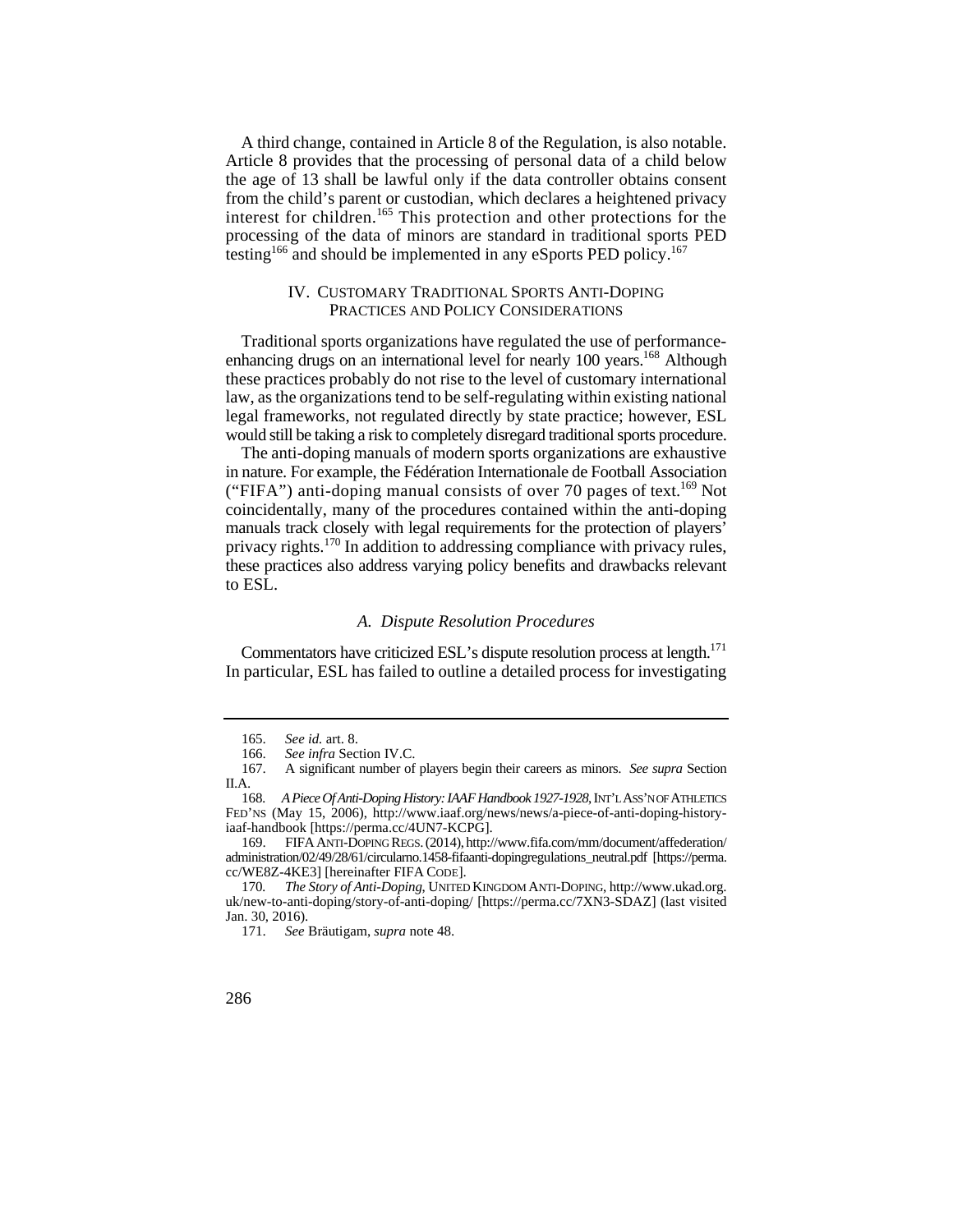or appealing violations.172 Informal reports of dialogue between players and ESL suggests that ESL may internally have plans for handling these situations, but, in the absence of a contractual agreement to the contrary, disputes will have to be resolved through litigation.<sup>173</sup>

Contractual agreements for arbitration are common in traditional sports anti-doping disputes.<sup>174</sup> The International Olympic Committee (" $\overline{OC}$ ") contracts with all competitors to resolve anti-doping disputes in the Court of Arbitration for Sport ("CAS").175 As a result, the CAS has developed an expertise in handling these types of cases such that it may be the ideal dispute resolution forum.<sup>176</sup> On the other hand, the CAS purports to take up only cases involving "sports," and may not be willing to consider a case involving competitive video games.<sup>177</sup>

Dispute resolution practices must also address the procedural safeguards for accused players. One such safeguard is an increased burden of proof imposed on anti-doping authorities. The WADA Code specifies that the burden of proving a violation shall be based on the relevant governing body, and that burden must be overcome by more than a mere balance of probability, but less than beyond a reasonable doubt.<sup>178</sup> The International Cricket Council (the "ICC"),179 English Football Association (the "FA"),180 and  $FIFA^{181}$  have adopted this provision in their respective anti-doping codes wholesale, and American Major League Baseball (the "MLB") has opted for similar "clear and convincing evidence" standard in its code.<sup>182</sup> Commentators

 178. WORLD ANTI-DOPING CODE, art. 3.1, WORLD ANTI-DOPING AGENCY (2009) [hereinafter WADA CODE].

 art. 7(k)(3) (2015) [hereinafter MLB CODE]. 182. MAJOR LEAGUE BASEBALL'S JOINT DRUG PREVENTION AND TREATMENT PROGRAM,



<sup>172.</sup> *Id.* 

<sup>173.</sup> Complex international civil procedure questions would undoubtedly be raised in such litigation. *See* FISHER, *supra* note 27, at 1–2.

AM. ARBITRATION ASS'N, SPORTS ARBITRATION INCLUDING OLYMPIC ATHLETE DISPUTES 1, 4–5 (2006), https://www.adr.org/aaa/ShowPDF?doc=ADRSTG\_004199 [https:// perma.cc/KH79-6XH7].

<sup>175.</sup> INT'L OLYMPIC COMM., OLYMPIC CHARTER 83 (2015).

<sup>176.</sup> *See Court of Arbitration for Sport*, WORLD ANTI-DOPING AGENCY, https://www. wada-ama.org/en/court-of-arbitration-for-sport [https://perma.cc/59CS-KBXQ] (last visited Jan. 25, 2017).

See id.

 179. THE INTERNATIONAL CRICKET COUNCIL ANTI-DOPING CODE, art. 3.1 (2016) [hereinafter ICC CODE].

<sup>180.</sup> THE FOOTBALL ASSOCIATION ANTI-DOPING PROGRAMME, art. 20 (2014) [hereinafter FA CODE].<br>181.

FIFA CODE, *supra* note 169, art. 66.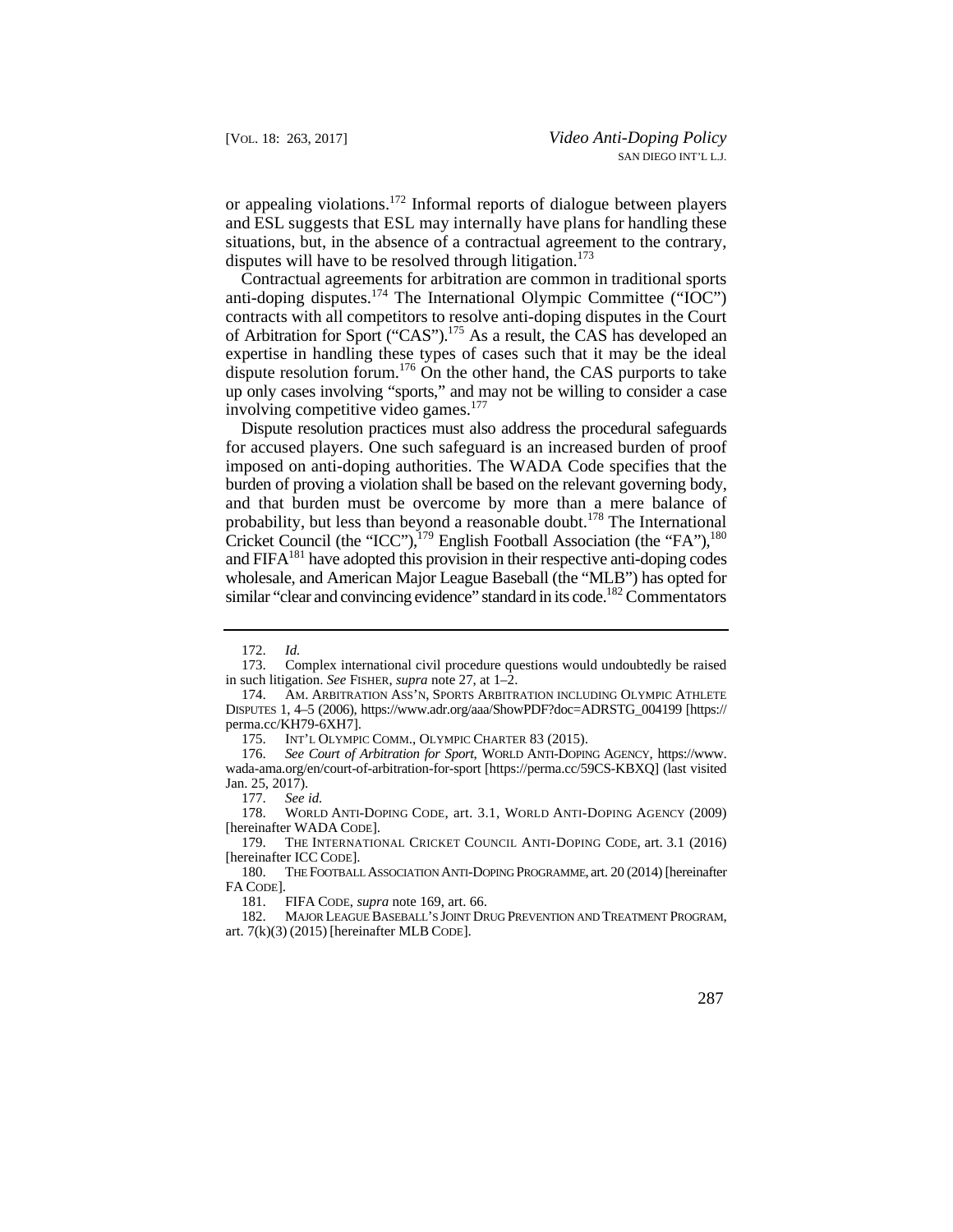have praised the move towards more difficult burdens of proof, as previous Codes afforded too great a margin of error for accusing parties, especially when considering the inaccuracy of testing methods.<sup>183</sup> Selecting a more stringent burden of proof would also alleviate accuracy-of-methods concerns such as those raised by *Chauvy*. 184

A second potential procedural safeguard is an enumerated right to a fair hearing. Article 8 of the WADA proposes the right to a fair hearing, including timely consideration by an impartial panel with the opportunity for legal representation for the accused, where the rights of all parties are impartially defined at the outset of the investigation.185 Various international sports leagues have incorporated this right, in some cases even expanding it.186 This right protects traditional due process rights for players, but also provides efficiency for leagues, as seemingly-illegitimate investigations are much more likely to be disputed (and at greater length) in other forums that are more costly.

## *B. Additional Protections for the Rights of Minors*

 have a representative present before the collection of specimens, and allows International sporting organizations have customarily protected the rights of minors, including privacy rights, to a greater degree with regard to anti-doping procedures. The IOC's anti-doping code allows minors to organizers to make special accommodations for minors.187 The WADA English FA codes allow for special burden-shifting mechanisms when a minor tests positive for a proscribed substance, but offers an affirmative defense, like second-hand smoke inhalation, or being unknowingly dosed by support staff.188 In cases of support staff providing the substance to a minor, the FA code further allows for more severe punishment of the support staff.189 The ICC code allows for more stringent disclosure requirements in cases involving minors, even allowing the neutral investigating panel discretion to maintain the anonymity of a confirmed-offender minor.<sup>190</sup> Implementing these kinds of protections for the rights of minors into the ESL code would not only put the ESL code in harmony with traditional

 <sup>183.</sup> MIKE MCNAMEE & VERNER MØLLER, DOPING AND ANTI-DOPING POLICY IN SPORT: ETHICAL, LEGAL AND SOCIAL PERSPECTIVES 3–4 (Routledge 2011).

<sup>184.</sup> *Supra Section III.B.*<br>185. **WADA CODE**, *supra* 

<sup>185.</sup> WADA CODE, *supra* note 178, art. 8.

 <sup>186.</sup> *See* ICC CODE, *supra* note 179, art. 8 (requiring, *inter alia*, neutral panel to be independent from the league, and include at least one lawyer).

<sup>187.</sup> THE INTERNATIONAL OLYMPIC COMMITTEE ANTI-DOPING RULES APPLICABLE TO THE XXII OLYMPIC WINTER GAMES IN SOCHI, annex C (2014) [hereinafter IOC CODE].

<sup>188.</sup> WADA CODE, *supra* note 178, art. 7.3.<br>189. FA CODE, *supra* note 180, at 242.

<sup>189.</sup> FA CODE, *supra* note 180, at 242.

<sup>190.</sup> ICC CODE, *supra* note 179, art. 14.

<sup>288</sup>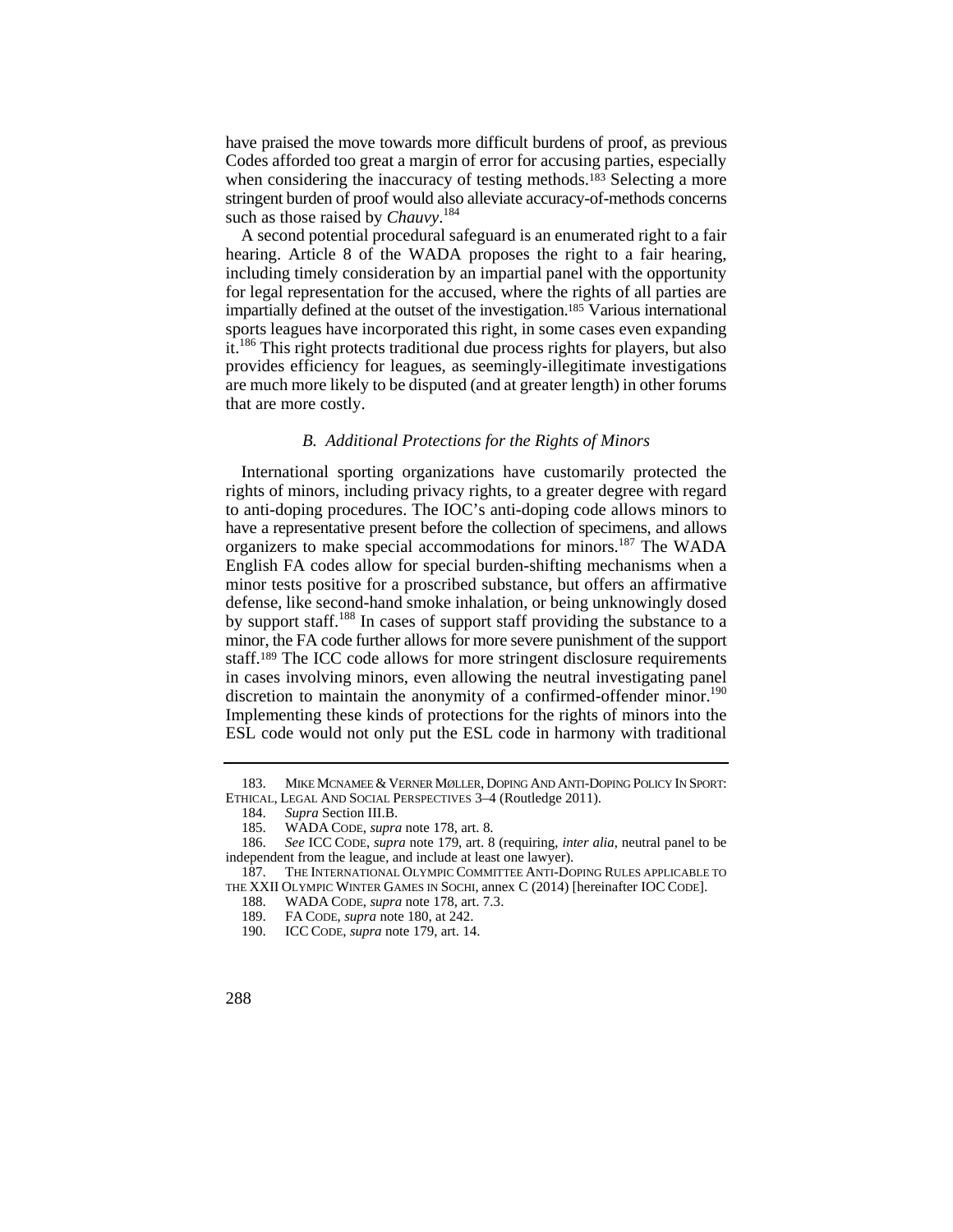sports customs, but would also alleviate concerns under Article 8 of the proposed Regulation.191

## *C. Security of Data*

 Various organizations appoint Doping Control Officers ("DCOs") in order to Traditional sports anti-doping regimes strongly emphasize the security of data collected from athletes. The ICC,<sup>192</sup> the IOC,<sup>193</sup> and FIFA<sup>194</sup> codes mandate that samples must be securely stored and processed by third party labs. The FIFA code allows players to observe the procedures in order to verify accuracy.<sup>195</sup> The IOC code requires a chain-of-custody style documentation process to ensure that integrity and identity of the sample.<sup>196</sup> oversee all aspects of the anti-doping process for each individual player.<sup>197</sup> Sports organizations also commonly require that samples remain under lock and key whenever the sample is not being actively processed.<sup>198</sup> These kinds of measures would help satisfy the data integrity and quality requirements under Article 6 of the Directive.<sup>199</sup>

# *D. Procedures for Disclosure of Sensitive Medical Data by Players to Leagues*

The current ESL policy requires players to provide sensitive medical data up front to the league in order to claim legitimately-prescribed use.<sup>200</sup> FIFA takes a different approach, allowing players to confidentially submit their medical information to an independent third party—the data is then accessed only in the case of a violation.<sup>201</sup> On the other hand, the ICC's Therapeutic Use Exemption ("TUE") process is similar to ESL's, so this extra layer of protection is not necessarily an established custom.<sup>202</sup> Still, ESL should consider FIFA's more protective policy as it adds an extra

- 194. FIFA CODE, *supra* note 169, art. 8.
- 195. *Id.*
- 196. IOC CODE, *supra* note 187, at 32.
- 197. *Id.*; ICC CODE, *supra* note 179, art. 8.
- 198. *E.g.*, IOC CODE, *supra* note 187, at 31.
- 
- 200. *ESL Policy Details*, *supra* note 13.
- 199. *See Directive, supra note 95, art. 6.* 200. *ESL Policy Details, supra note 13.* 201. FIFA CODE, *supra note 169, Annex* 201. FIFA CODE, *supra* note 169, Annex B.
- 202. *ICC TUE Policy*, *supra* note 52.

<sup>191.</sup> *See Regulation*, *supra* note 145, art. 8.

<sup>192.</sup> **ICC CODE,** *supra* note 179, at 57–58.<br>193. **IOC CODE**, *supra* note 187, at 31–32.

<sup>193.</sup> IOC CODE, *supra* note 187, at 31–32.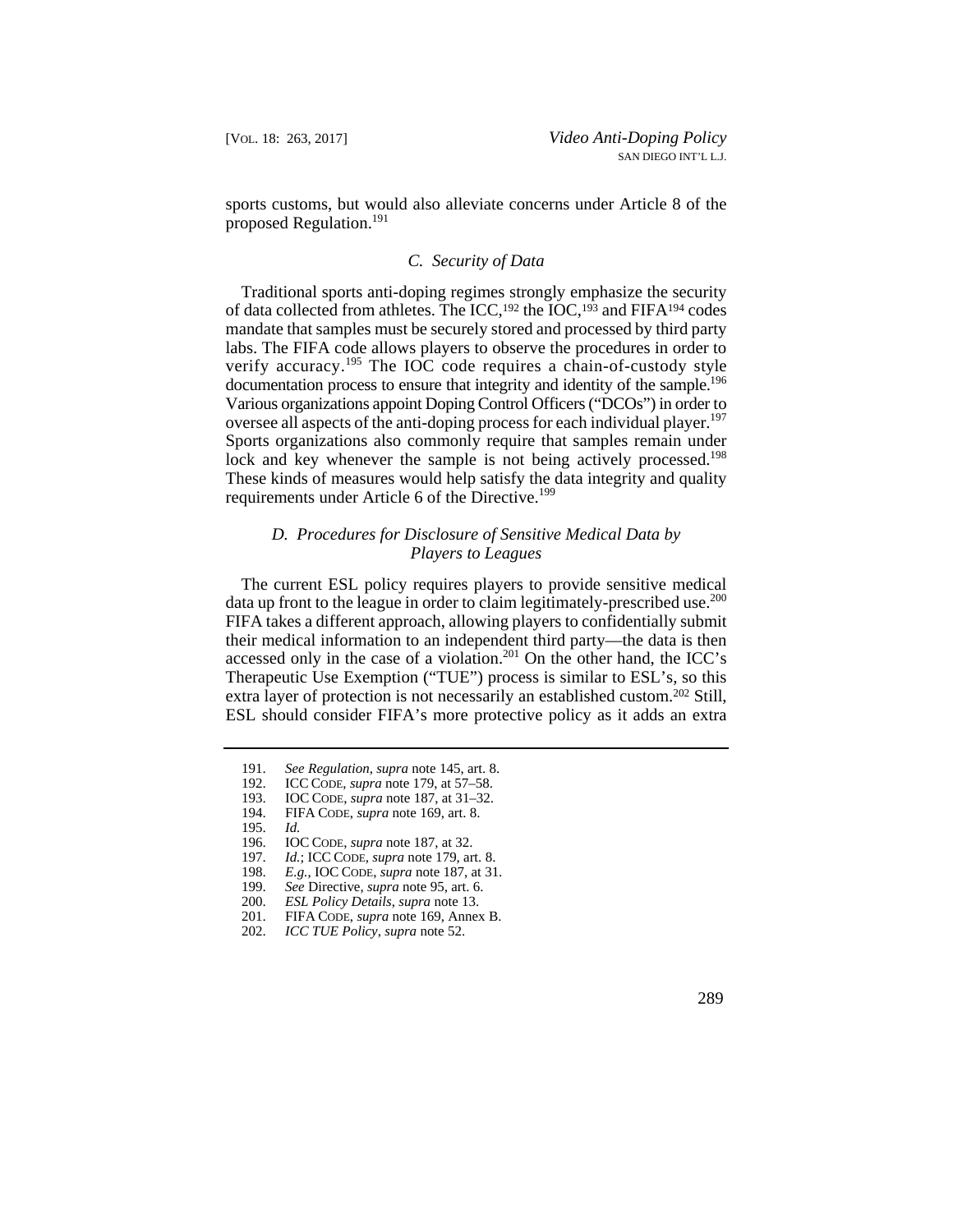layer of protection at relatively low cost, and medical data has been singled out by the ECHR as possessing a heightened degree of privacy implications.<sup>203</sup>

## *E. Procedures for the Disclosure of Confidential Information by Leagues to Third Parties*

Traditional sports anti-doping codes carefully address the disclosure of confidential player information to third parties, or even the public at large. The ICC and MLB explicitly prohibit disclosure during the investigation period, with the ICC going as far as to restrict publication of confidential information until after the appeals process has begun.<sup>204</sup> The ICC Code also details processes for maintaining confidentiality among third parties integral to the investigation process, such as laboratories or players' agents and attorneys, and includes special disclosure considerations for cases involving minors.205 These kinds of protections would weigh in favor of the league in the case any potential dispute arising under Article 8 of the Convention,206 but would also provide leagues with a plausible excuse to point to when developers attempt to use their influence to commandeer investigations.<sup>207</sup>

## *F. Choice of Proscribed Substances*

The choice to use the WADA list of prohibited substances is common among traditional sports anti-doping codes.<sup>208</sup> However, numerous commentators have criticized the WADA list.<sup>209</sup> A particular point of contention is the prohibition on recreational drugs like alcohol and marijuana, which would seemingly have a negative effect on a player or athlete.<sup>210</sup> WADA has defended against such accusations by stating that these kinds of substances are against "the spirit of sport."211 Though some commentators have examined that defense with approval,<sup>212</sup> others are more skeptical, highlighting WADA's inconsistency in allowing the use of tobacco,

 <sup>212.</sup> Carolan, *supra* note 37 (interpreting WADA's argument as promoting a "selfimprovement ethos" in sports).



 <sup>203.</sup> *See S. and Marper*, *supra* note 82, at 196. 204. ICC CODE, *supra* note 179, art. 14; MLB CODE, *supra* note 182, § 5.

<sup>205.</sup> ICC CODE, *supra* note 179, art. 14; *see supra* Section IV.C.

 <sup>206.</sup> *See supra* Section III.B*.*

 <sup>207.</sup> *See* Lewis, *supra* note 36, and accompanying text.

<sup>208.</sup> *See* ICC CODE, *supra* note 179; FIFA CODE, *supra* note 169.

<sup>209.</sup> *Anti-Doping Agency Defends Stance On Cannabis*, REUTERS (Oct. 3, 2006), http://www.nzherald.co.nz/sport/news/article.cfm?c\_id=4&objectid=10404018 [https://perma.cc/JKF4-9FAR].<br>210. See id.

See id.

 <sup>211.</sup> *Id.*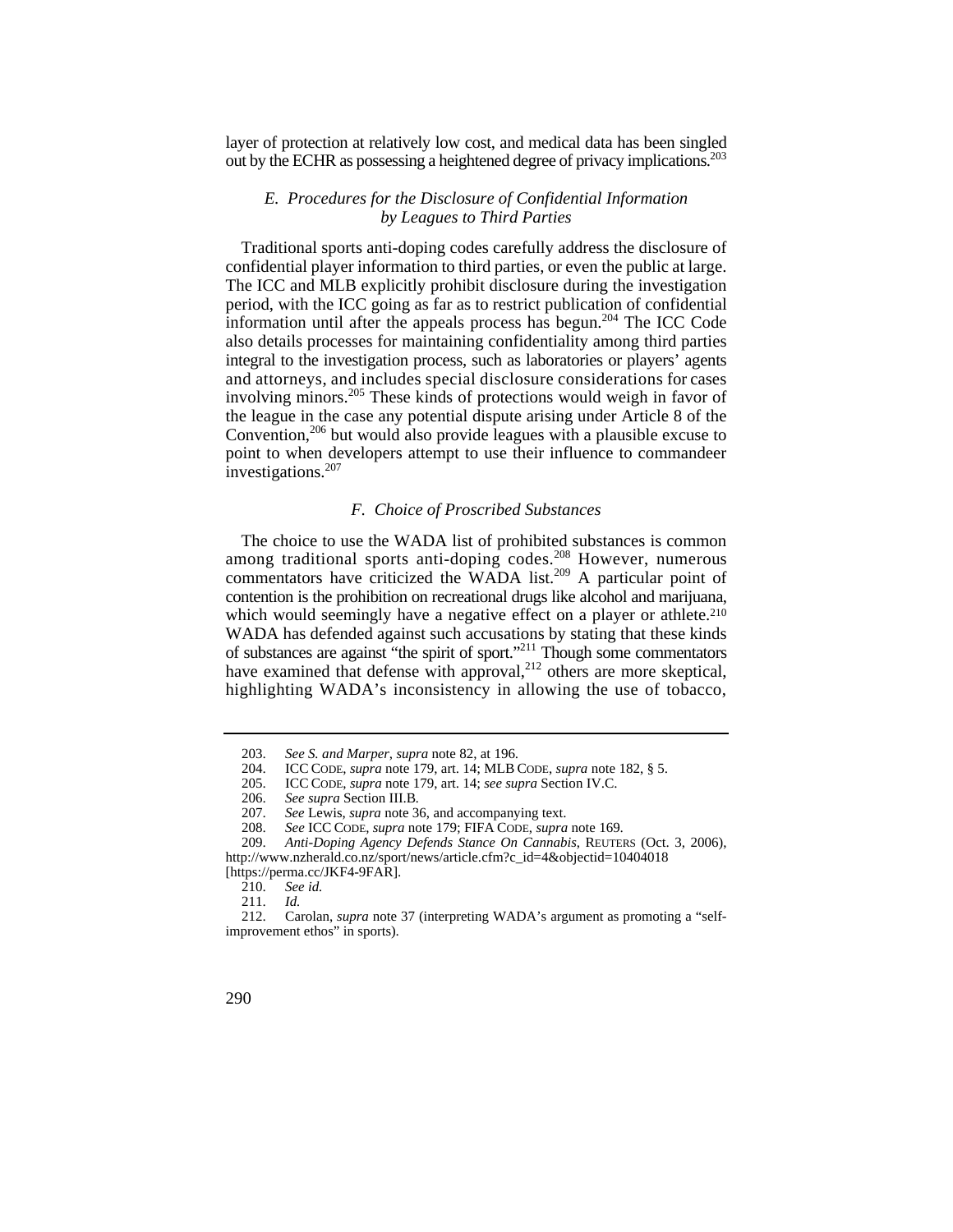hyperbaric chambers, and creatine, while prohibiting similar classes of drug.<sup>213</sup> Another frequently-cited argument is the conception of athletes as role models who have a strong influence on children who look up to them, but the true influence athletes have on their younger fans is also hotly debated by scholars.214 Although this paper takes no stance on these unresolved debates, ESL should be aware of the various perspectives and make an informed choice as to what substances are prohibited, rather than resorting to argumentum ad WADA.<sup>215</sup>

## *G. Therapeutic Use Exemptions*

than the return to a normal health-state.<sup>217</sup> The ICC code offers little guidance Therapeutic use exemptions similar to that contained in the ESL policy are not unheard of in traditional sports, but traditional sports anti-doping codes approach the issue more rigorously.<sup>216</sup> The WADA template for TUE's, as adopted by the ICC, only allows a TUE if a player would suffer "a significant impairment to health" as the result of the withholding of the drug, if a doctor has established that there is no viable alternative treatment, and if the use of the drug would grant no additional enhancement other to terms like "significant impairment to health," but on its face the TUE process seems to be a heavily fact-based inquiry and the code has established a neutral panel of doctors to adjudicate those inquiries.<sup>218</sup> In the case of medical marijuana (or other drugs banned more on the "spirit of sport" basis rather than "clearly documented performance-enhancer" basis), the "return to normal" requirement is seemingly much less difficult to meet than cases involving amphetamines. On the other hand, the MLB code is less stringent, imposing only a "documented medical condition" requirement relatively similar to that in the ESL policy.<sup>219</sup> Still, the MLB code contains

- 217. ICC CODE, *supra* note 179, art. 4.4; WADA CODE, *supra* note 178, art. 4.1.
	- 218. ICC CODE, *supra* note 179, art. 4.4.
	- 219. MLB CODE, *supra* note 182, at 20.

 *Enhancing Substance Use*, 1 INST. FOR CULTURE SOC'Y UNIV. W. SYDNEY (2010) (further 213. BERNAT LÓPEZ, *Doping as Technology: A Re-Reading of the History of Performance*  suggesting that the prohibition on these kinds of substances is a "moral panic" tinged with "pseudo-Christian" ideology that often "references crusades, heretics, sinners, repentants, cleanliness and purification").<br>214. Carolan. *sunra* note

<sup>214.</sup> Carolan, *supra* note 32, at 28–30 ("For every writer who accepts the enormous influence of sporting idols, there is another equally eminent author who challenges the notion of athlete as role model.").

<sup>215.</sup> *See* Rosenberg, *supra* note 13.

<sup>216.</sup> *Id.*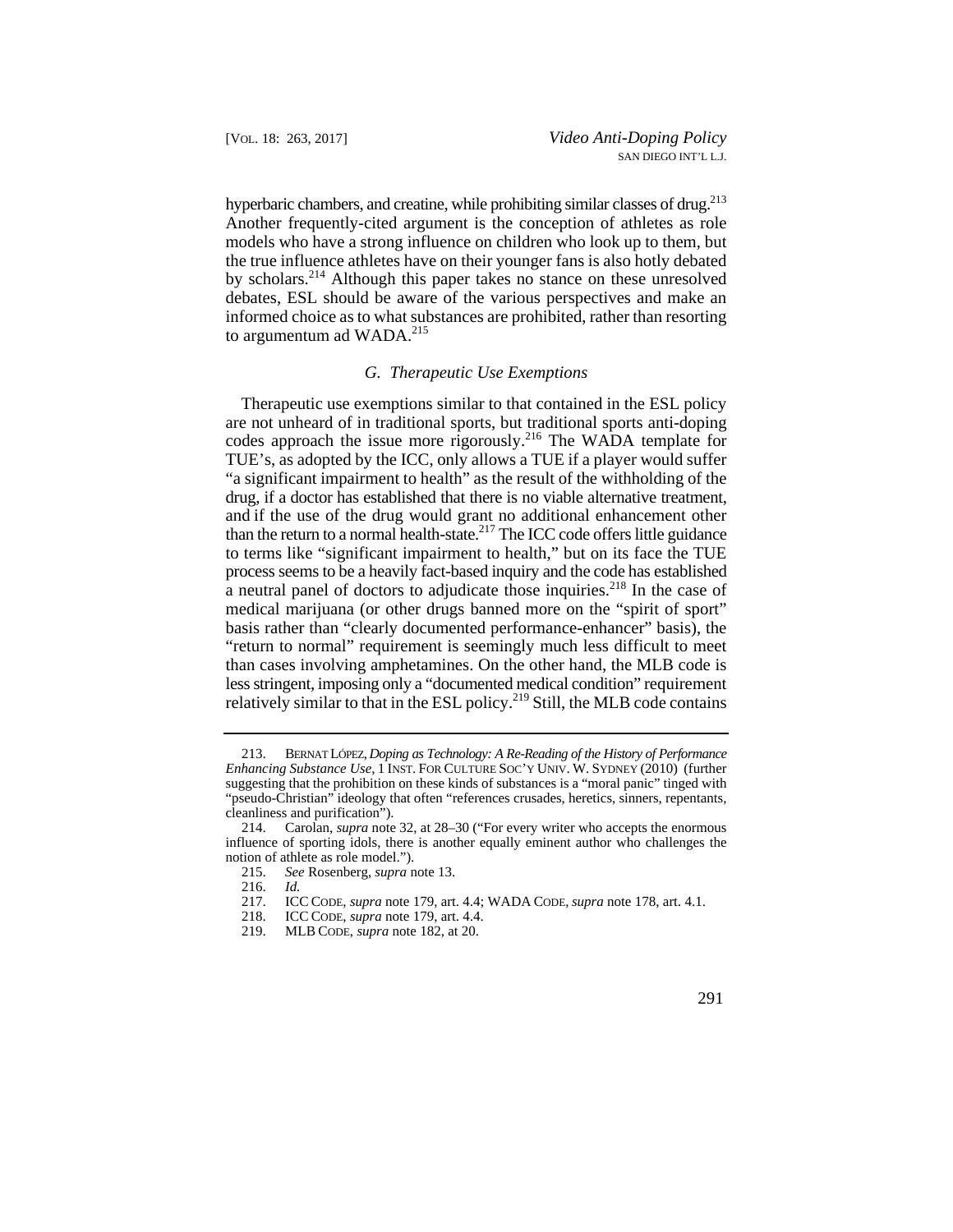including liaison with the prescribing doctor, leaving the parties much detailed procedures for investigations into TUE's other contingencies, more informed of their rights and how to proceed at any given stage in a potential TUE dispute.<sup>220</sup>

## *H. Choice of Test*

ESL chosen method of testing, the skin-patch test, is not typical of traditional sports anti-doping procedures. In light of the skin-patch test's extremely high false positive rate, one can understand why.<sup>221</sup> ESL has apparently selected this type of test in order to address "intrusiveness" concerns,222 however "intrusiveness," isn't truly a factor under EU privacy law, rather, courts tend to look to the type of data obtained and the procedures for processing that data.223 For example, the *Von Hannover*  case turned on the content of the photographs, not the methods used to obtain them.<sup> $224$ </sup> The types of provisions that would mostly closely align with "intrusiveness" are those dealing with "fairness" of processing.<sup>225</sup>

A "fairness" requirement would probably be satisfied by urine tests, the accepted, dominant mode of traditional sports drug testing. The ICC, IOC, and WADA codes employ urine testing.226 Urine testing has a significantly lower false positive rate, estimated to be less than five percent.<sup>227</sup> Players would be unlikely to reject a more accurate and proven testing method that is slightly more intrusive if given the choice.

#### V. CONCLUSION

The first eSports anti-doping policy raises a significant number of legal issues, most which would be addressed through adherence to traditional sport anti-doping practice, but some of the more theoretical issues might not. In those cases, it might be still be advantageous for ESL to fall in line with the traditional sports industry, which is historically considered "selfregulating."228 Courts might be more easily persuaded by adherence to

<sup>228.</sup> KATARINA PIJETLOVIC, EU SPORTS LAW AND BREAKAWAY LEAGUES IN FOOTBALL 12 (Asser Press 2015).



 <sup>220.</sup> *Id.*

 <sup>221.</sup>  *See Patch Test Study*, *supra* note 49.

<sup>222.</sup>  *See ESL Announcement*, *supra* note 12.

<sup>223.</sup>  *See* Von Hannover v. Germany (No. 1), 40 Eur. Ct. H. R. 1 (2005).

<sup>224.</sup>  *Id*.

<sup>225.</sup>  *See, e.g., Regulation*, *supra* note 145, art. 38(1)(a).

<sup>226.</sup>  169. ICC CODE, *supra* note 179; IOC CODE, *supra* note 187; FIFA CODE, *supra* note

<sup>227.</sup> *Frequently Asked Questions*, ARUP LABORATORIES, http://www.aruplab.com/ pain-management/resources/faq [https://perma.cc/D2PW-55B2] (last visited Jan. 30, 2015).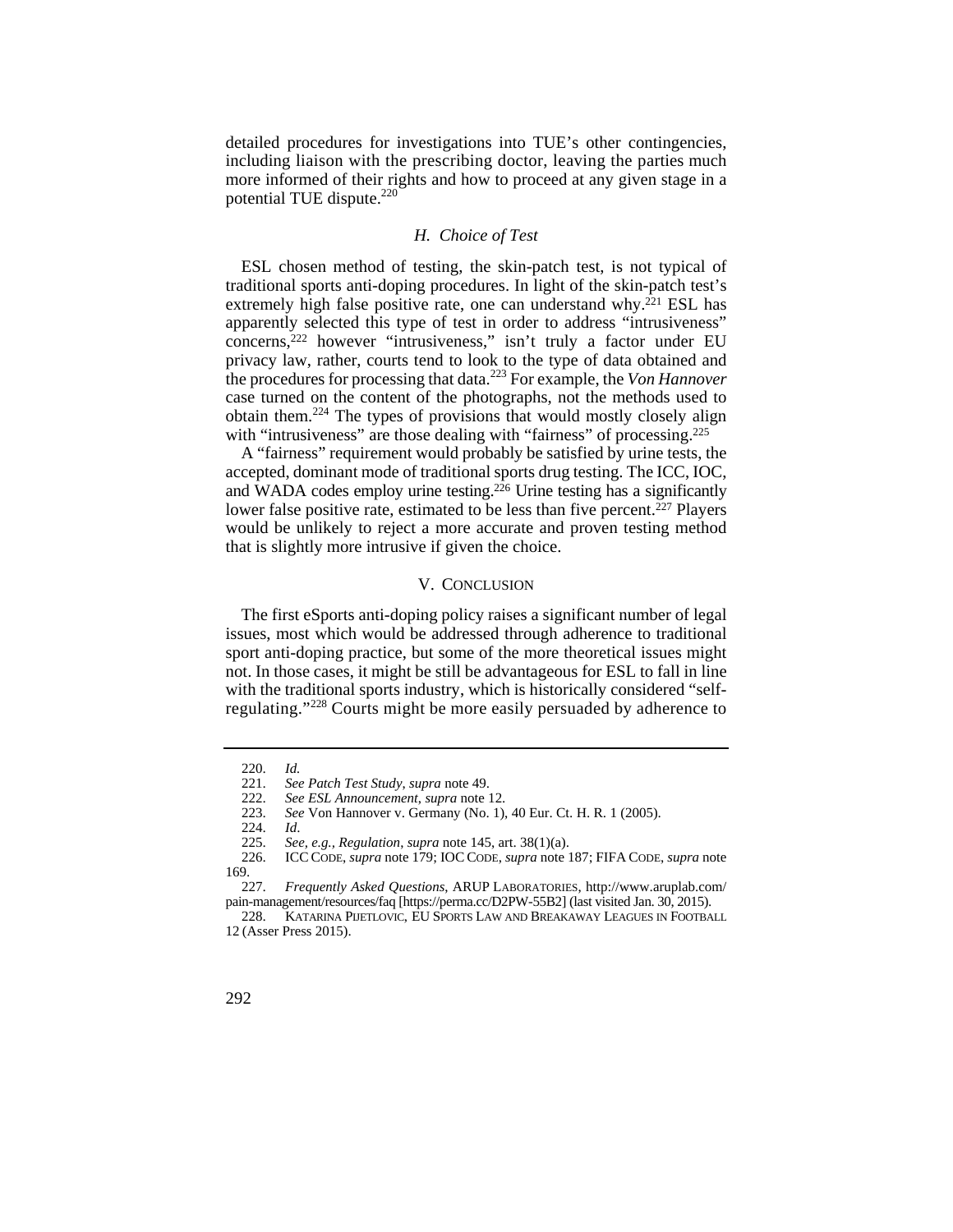customary practice in the instance of self-regulated industries. However, the more concrete issues, including the Directive's transparency requirements, requirement of reporting to a supervisory authority, requirements for data quality, and requirements of explicit guidelines for data processing, should be directly addressed in the ESL policy. Adopting the disclosure guidelines and testing procedures employed by traditional sports' anti-doping codes could easily remedy some of these problems.

 mainstream media blow-ups in the history of computer games, many Aside from the various legal issues looming over the first eSports antidoping policy, there is one further wrinkle: timing. Although the creation of the policy did follow the infamous Friesen leak, one of the more notable commentators still questioned the necessity of an anti-doping regimen in eSports.229 Friesen's claims aside, the actual prevalence of performanceenhancing drugs in eSports competitions has never been truly established. In an interview with ESPN, industry-insider Rod "Slasher" Breslau stated that PED use was "an issue with amateur players and semi-pro players . . . trying to aspire to be professionals."230 Indeed, at the event where Friesen's team, "Cloud9," had taken Adderall, they finished in ninth place, <sup>231</sup> and were not considered an elite-level team on the unofficial world rankings published closely after the event.<sup>232</sup> As of January 2016, no players have tested positive at ESL events, in part corroborating Breslau's assertion that PED use is not a factor at the highest levels of eSports competition.<sup>233</sup>

 quieted down. Legally unsophisticated players (who have enough to worry On the other hand, the lack of violations might just mean the current, minimalistic policy is working to an extent. Although commentators, including attorneys and legal academics in the European Union, $^{234}$  made much ado about the policy upon its announcement, the discussion has mostly

 <sup>229.</sup> Richard Lewis, *Why You Should Take Esports' New Drug Tests With a Pinch of Bath Salts*, DAILY DOT (July 28, 2015), http://www.dailydot.com/esports/esports-drugtesting-perspective/ [https://perma.cc/VB9Z-R4G4]; *Outside The Lines*, ESPN (Jan. 15, 2016), http://espn.go.com/video/clip?id=14577015.

<sup>230.</sup> *Id.*

 <sup>231.</sup> *ESL One Katowice*, LIQUIPEDIA, http://wiki.teamliquid.net/counterstrike/ESL/One/ 2015/Katowice [https://perma.cc/A7CH-QAD5].

<sup>232.</sup> Although they flirted with the bottom part of the most prestigious Counter-Strike rankings series earlier in the year, Cloud9 was not ranked following the event. Duncan "Thorin" Shields, *Thorin's CS:GO Top 10 World Rankings - 18th March 2015*, GOLDPER10 (Mar. 18, 2015 6:26 PM), http://www.goldper10.com/article/1149-thorins-csgo-top-10 world-rankings-18th-march-2015.html [https://perma.cc/998S-TK5U].<br>233. See id.

<sup>233.</sup> *See id.*

 <sup>234.</sup> *See* Bräutigam, *supra* note 48.